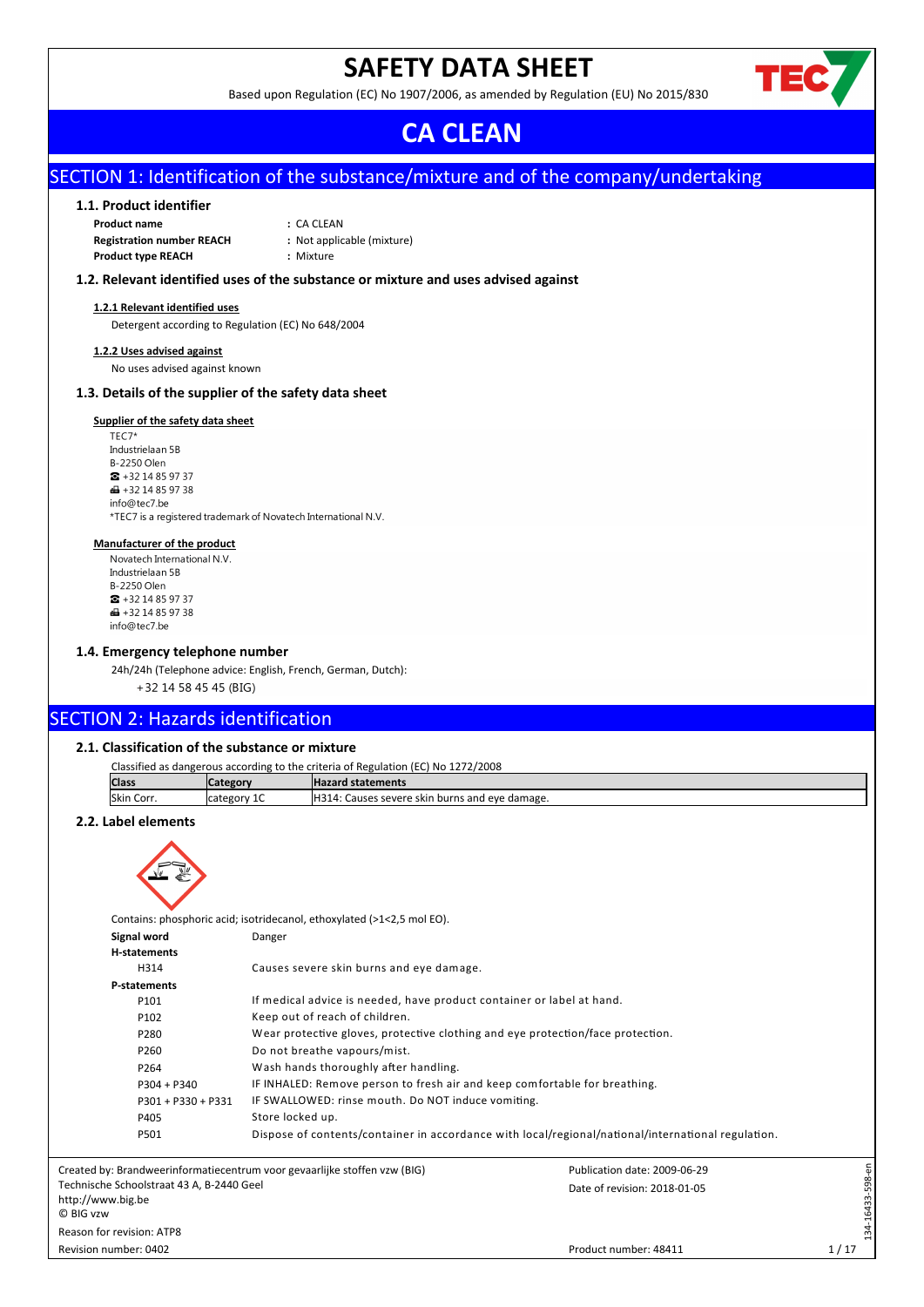#### **Supplemental information**

EUH208 Contains: 2-butyne-1,4-diol. May produce an allergic reaction.

## **2.3. Other hazards**

No other hazards known

## SECTION 3: Composition/information on ingredients

#### **3.1. Substances**

Not applicable

## **3.2. Mixtures**

| <b>Name</b><br><b>REACH Registration No</b>                    | <b>CAS No</b><br>IEC No | Conc. (C) | Classification according to CLP Note                                                                                                  |               | <b>IRemark</b>       |
|----------------------------------------------------------------|-------------------------|-----------|---------------------------------------------------------------------------------------------------------------------------------------|---------------|----------------------|
| phosphoric acid<br>01-2119485924-24                            | 7664-38-2<br>231-633-2  | C<5%      | Met. Corr. 1; H290<br>Skin Corr. 1B; H314                                                                                             | (1)(2)(8)(10) | <b>I</b> Constituent |
| 2-(2-butoxyethoxy) ethanol<br>01-2119475104-44                 | 112-34-5<br>203-961-6   | C<5%      | Eye Irrit. 2; H319                                                                                                                    | (1)(2)(10)    | <b>Constituent</b>   |
| isotridecanol, ethoxylated (>1<2,5 mol EO)<br>01-2119976362-32 | 69011-36-5<br>500-241-6 | C < 5%    | Eye Dam. 1; H318<br>Skin Irrit. 2; H315<br>Aquatic Chronic 3; H412                                                                    | (1)(10)       | <b>I</b> Constituent |
| 2-butyne-1,4-diol<br>01-2119489899-05                          | 110-65-6<br>203-788-6   | C < 5%    | Acute Tox. 3; H331<br>Acute Tox. 3; H311<br>Acute Tox. 3; H301<br>Skin Sens. 1; H317<br><b>STOT RE 2; H373</b><br>Skin Corr. 1B; H314 | (1)(2)(8)     | <b>I</b> Constituent |

(1) For H-statements in full: see heading 16

(2) Substance with a Community workplace exposure limit

(8) Specific concentration limits, see heading 16

(10) Subject to restrictions of Annex XVII of Regulation (EC) No. 1907/2006

## SECTION 4: First aid measures

## **4.1. Description of first aid measures**

#### **General:**

Check the vital functions. Unconscious: maintain adequate airway and respiration. Respiratory arrest: artificial respiration or oxygen. Cardiac arrest: perform resuscitation. Victim conscious with laboured breathing: half-seated. Victim in shock: on his back with legs slightly raised. Vomiting: prevent asphyxia/aspiration pneumonia. Prevent cooling by covering the victim (no warming up). Keep watching the victim. Give psychological aid. Keep the victim calm, avoid physical strain. Depending on the victim's condition: doctor/hospital. Never give alcohol to drink.

### **After inhalation:**

Remove the victim into fresh air. Respiratory problems: consult a doctor/medical service.

#### **After skin contact:**

Wash immediately with lots of water (15 minutes)/shower. Remove clothing while washing. Do not remove clothing if it sticks to the skin. Cover wounds with sterile bandage. Consult a doctor/medical service. If burned surface > 10%: take victim to hospital.

#### **After eye contact:**

Rinse immediately with plenty of water for 15 minutes. Remove contact lenses, if present and easy to do. Continue rinsing. Do not apply neutralizing agents. Take victim to an ophthalmologist.

### **After ingestion:**

Rinse mouth with water. Immediately after ingestion: give lots of water to drink. Do not induce vomiting. Do not give activated charcoal. Do not give chemical antidote. Immediately consult a doctor/medical service.

#### **4.2. Most important symptoms and effects, both acute and delayed**

**4.2.1 Acute symptoms After inhalation:** No effects known. **After skin contact:** Caustic burns/corrosion of the skin. **After eye contact:** Corrosion of the eye tissue. **After ingestion:** Gastrointestinal complaints. Diarrhoea. Vomiting. Headache. Lethargy. **4.2.2 Delayed symptoms**

#### No effects known.

## **4.3. Indication of any immediate medical attention and special treatment needed**

If applicable and available it will be listed below.

Reason for revision: ATP8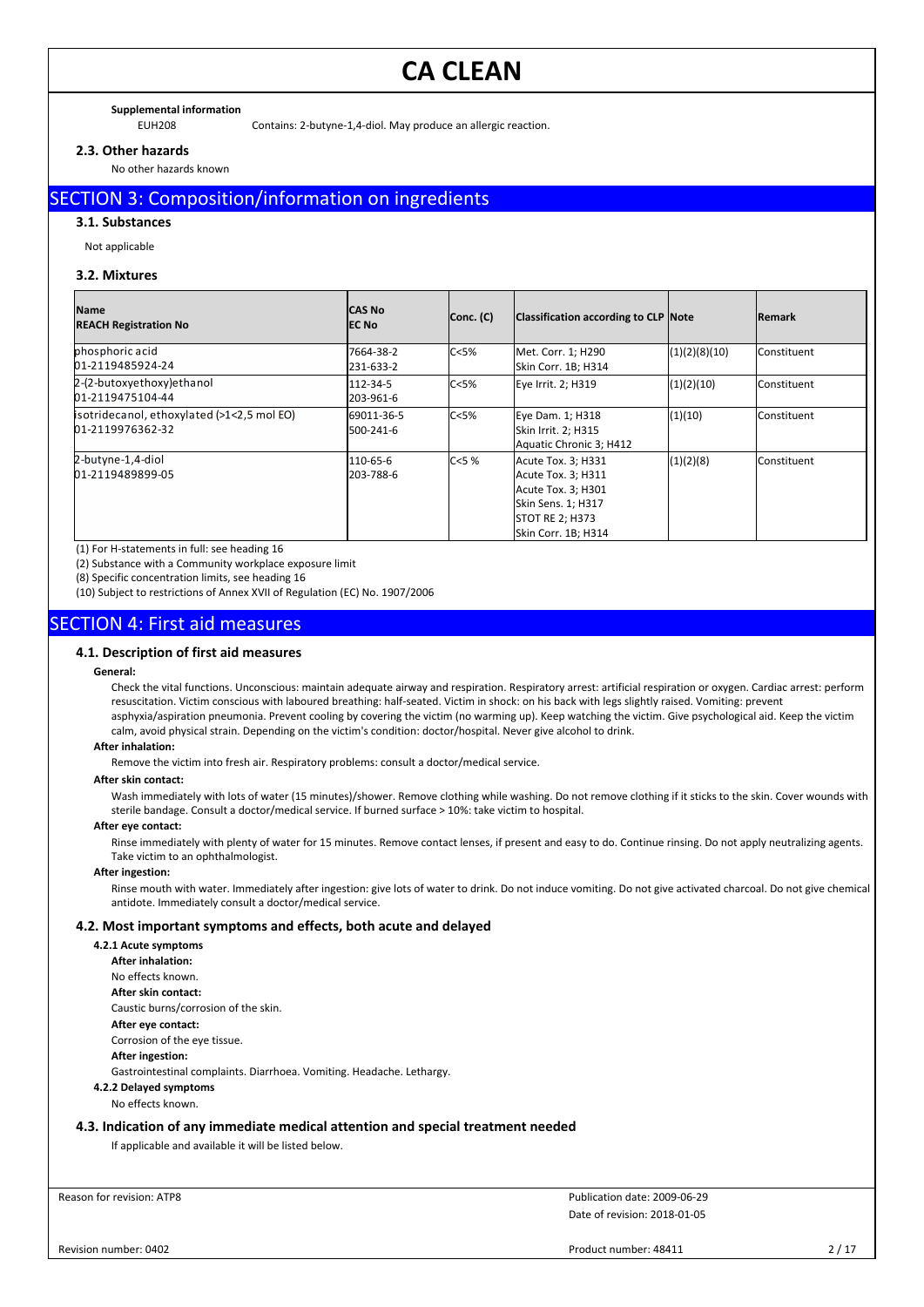## SECTION 5: Firefighting measures

## **5.1. Extinguishing media**

## **5.1.1 Suitable extinguishing media:**

Small fire: Quick-acting ABC powder extinguisher, Quick-acting BC powder extinguisher, Quick-acting class B foam extinguisher, Quick-acting CO2 extinguisher.

Major fire: Class B foam (alcohol-resistant), Water spray if puddle cannot expand.

#### **5.1.2 Unsuitable extinguishing media:**

Small fire: Water (quick-acting extinguisher, reel); risk of puddle expansion. Major fire: Water; risk of puddle expansion.

## **5.2. Special hazards arising from the substance or mixture**

Upon combustion: formation of CO, CO2 and small quantities of phosphorus oxides.

### **5.3. Advice for firefighters**

### **5.3.1 Instructions:**

No specific fire-fighting instructions required.

**5.3.2 Special protective equipment for fire-fighters:**

Gloves. Face-shield. Corrosion-proof suit. Heat/fire exposure: compressed air/oxygen apparatus.

## SECTION 6: Accidental release measures

### **6.1. Personal precautions, protective equipment and emergency procedures**

No naked flames.

- **6.1.1 Protective equipment for non-emergency personnel**
- See heading 8.2

### **6.1.2 Protective equipment for emergency responders**

Gloves. Face-shield. Corrosion-proof suit.

Suitable protective clothing

See heading 8.2

#### **6.2. Environmental precautions**

Contain released product. Dam up the liquid spill.

### **6.3. Methods and material for containment and cleaning up**

Take up liquid spill into absorbent material. Scoop absorbed substance into closing containers. Carefully collect the spill/leftovers. Clean contaminated surfaces with an excess of water. Take collected spill to manufacturer/competent authority. Wash clothing and equipment after handling.

### **6.4. Reference to other sections**

See heading 13.

## SECTION 7: Handling and storage

The information in this section is a general description. If applicable and available, exposure scenarios are attached in annex. Always use the relevant exposure scenarios that correspond to your identified use.

### **7.1. Precautions for safe handling**

Keep away from naked flames/heat. Observe strict hygiene. Keep container tightly closed. Remove contaminated clothing immediately.

### **7.2. Conditions for safe storage, including any incompatibilities**

## **7.2.1 Safe storage requirements:**

Storage temperature: < 50 °C. Keep container in a well-ventilated place. Protect against frost. Keep locked up. Unauthorized persons are not admitted. Keep container tightly closed. Meet the legal requirements.

#### **7.2.2 Keep away from:**

Heat sources, oxidizing agents, (strong) bases.

**7.2.3 Suitable packaging material:**

No data available

#### **7.2.4 Non suitable packaging material:**

No data available

### **7.3. Specific end use(s)**

If applicable and available, exposure scenarios are attached in annex. See information supplied by the manufacturer.

## SECTION 8: Exposure controls/personal protection

## **8.1. Control parameters**

### **8.1.1 Occupational exposure**

**a) Occupational exposure limit values**

If limit values are applicable and available these will be listed below.

Reason for revision: ATP8

Date of revision: 2018-01-05 Publication date: 2009-06-29

Product number: 48411 3/17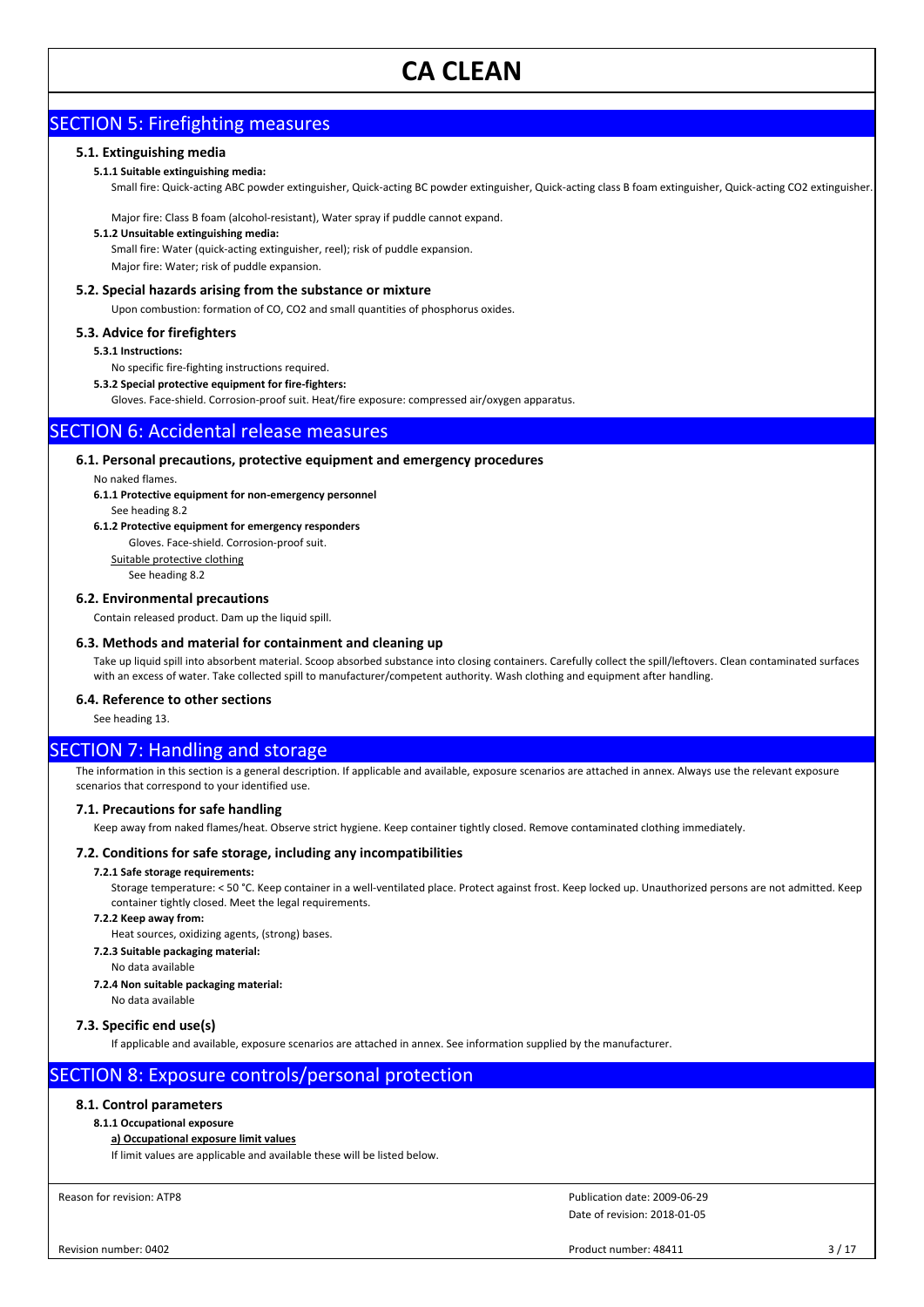| exposure limit value)                                                              |                                                                                                                                                                                                                                                                                                                                                                                                                                                                                                                                                                                                                                                                                                                                                                                                                                                                                                                                                                                                                                                                                                                                                                                                                                                                                                                                                                                                                                                                                                                                                                                                                                                                                                         |
|------------------------------------------------------------------------------------|---------------------------------------------------------------------------------------------------------------------------------------------------------------------------------------------------------------------------------------------------------------------------------------------------------------------------------------------------------------------------------------------------------------------------------------------------------------------------------------------------------------------------------------------------------------------------------------------------------------------------------------------------------------------------------------------------------------------------------------------------------------------------------------------------------------------------------------------------------------------------------------------------------------------------------------------------------------------------------------------------------------------------------------------------------------------------------------------------------------------------------------------------------------------------------------------------------------------------------------------------------------------------------------------------------------------------------------------------------------------------------------------------------------------------------------------------------------------------------------------------------------------------------------------------------------------------------------------------------------------------------------------------------------------------------------------------------|
| Time-weighted average exposure limit 8 h (Indicative occupational                  | $67.5 \text{ mg/m}^3$                                                                                                                                                                                                                                                                                                                                                                                                                                                                                                                                                                                                                                                                                                                                                                                                                                                                                                                                                                                                                                                                                                                                                                                                                                                                                                                                                                                                                                                                                                                                                                                                                                                                                   |
|                                                                                    | 15 ppm                                                                                                                                                                                                                                                                                                                                                                                                                                                                                                                                                                                                                                                                                                                                                                                                                                                                                                                                                                                                                                                                                                                                                                                                                                                                                                                                                                                                                                                                                                                                                                                                                                                                                                  |
|                                                                                    | 101.2 mg/m <sup>3</sup>                                                                                                                                                                                                                                                                                                                                                                                                                                                                                                                                                                                                                                                                                                                                                                                                                                                                                                                                                                                                                                                                                                                                                                                                                                                                                                                                                                                                                                                                                                                                                                                                                                                                                 |
| Time-weighted average exposure limit 8 h (Indicative occupational                  | $1$ mg/m <sup>3</sup>                                                                                                                                                                                                                                                                                                                                                                                                                                                                                                                                                                                                                                                                                                                                                                                                                                                                                                                                                                                                                                                                                                                                                                                                                                                                                                                                                                                                                                                                                                                                                                                                                                                                                   |
| Short time value (Indicative occupational exposure limit value)                    | $2$ mg/m <sup>3</sup>                                                                                                                                                                                                                                                                                                                                                                                                                                                                                                                                                                                                                                                                                                                                                                                                                                                                                                                                                                                                                                                                                                                                                                                                                                                                                                                                                                                                                                                                                                                                                                                                                                                                                   |
|                                                                                    |                                                                                                                                                                                                                                                                                                                                                                                                                                                                                                                                                                                                                                                                                                                                                                                                                                                                                                                                                                                                                                                                                                                                                                                                                                                                                                                                                                                                                                                                                                                                                                                                                                                                                                         |
|                                                                                    | 10 ppm                                                                                                                                                                                                                                                                                                                                                                                                                                                                                                                                                                                                                                                                                                                                                                                                                                                                                                                                                                                                                                                                                                                                                                                                                                                                                                                                                                                                                                                                                                                                                                                                                                                                                                  |
| Time-weighted average exposure limit 8 h                                           | $67.5 \text{ mg/m}^3$                                                                                                                                                                                                                                                                                                                                                                                                                                                                                                                                                                                                                                                                                                                                                                                                                                                                                                                                                                                                                                                                                                                                                                                                                                                                                                                                                                                                                                                                                                                                                                                                                                                                                   |
| Short time value                                                                   | 15 ppm                                                                                                                                                                                                                                                                                                                                                                                                                                                                                                                                                                                                                                                                                                                                                                                                                                                                                                                                                                                                                                                                                                                                                                                                                                                                                                                                                                                                                                                                                                                                                                                                                                                                                                  |
| Short time value                                                                   | $101.2 \text{ mg/m}^3$                                                                                                                                                                                                                                                                                                                                                                                                                                                                                                                                                                                                                                                                                                                                                                                                                                                                                                                                                                                                                                                                                                                                                                                                                                                                                                                                                                                                                                                                                                                                                                                                                                                                                  |
| Time-weighted average exposure limit 8 h                                           | 1 mg/m <sup>3</sup>                                                                                                                                                                                                                                                                                                                                                                                                                                                                                                                                                                                                                                                                                                                                                                                                                                                                                                                                                                                                                                                                                                                                                                                                                                                                                                                                                                                                                                                                                                                                                                                                                                                                                     |
| Short time value                                                                   | $2 \text{ mg/m}^3$                                                                                                                                                                                                                                                                                                                                                                                                                                                                                                                                                                                                                                                                                                                                                                                                                                                                                                                                                                                                                                                                                                                                                                                                                                                                                                                                                                                                                                                                                                                                                                                                                                                                                      |
|                                                                                    |                                                                                                                                                                                                                                                                                                                                                                                                                                                                                                                                                                                                                                                                                                                                                                                                                                                                                                                                                                                                                                                                                                                                                                                                                                                                                                                                                                                                                                                                                                                                                                                                                                                                                                         |
| limit value)                                                                       |                                                                                                                                                                                                                                                                                                                                                                                                                                                                                                                                                                                                                                                                                                                                                                                                                                                                                                                                                                                                                                                                                                                                                                                                                                                                                                                                                                                                                                                                                                                                                                                                                                                                                                         |
| limit value)                                                                       |                                                                                                                                                                                                                                                                                                                                                                                                                                                                                                                                                                                                                                                                                                                                                                                                                                                                                                                                                                                                                                                                                                                                                                                                                                                                                                                                                                                                                                                                                                                                                                                                                                                                                                         |
| Short time value (Public occupational exposure limit value)                        | 15 ppm                                                                                                                                                                                                                                                                                                                                                                                                                                                                                                                                                                                                                                                                                                                                                                                                                                                                                                                                                                                                                                                                                                                                                                                                                                                                                                                                                                                                                                                                                                                                                                                                                                                                                                  |
| Short time value (Public occupational exposure limit value)                        | 100 mg/m <sup>3</sup>                                                                                                                                                                                                                                                                                                                                                                                                                                                                                                                                                                                                                                                                                                                                                                                                                                                                                                                                                                                                                                                                                                                                                                                                                                                                                                                                                                                                                                                                                                                                                                                                                                                                                   |
| limit value)                                                                       |                                                                                                                                                                                                                                                                                                                                                                                                                                                                                                                                                                                                                                                                                                                                                                                                                                                                                                                                                                                                                                                                                                                                                                                                                                                                                                                                                                                                                                                                                                                                                                                                                                                                                                         |
| limit value)                                                                       |                                                                                                                                                                                                                                                                                                                                                                                                                                                                                                                                                                                                                                                                                                                                                                                                                                                                                                                                                                                                                                                                                                                                                                                                                                                                                                                                                                                                                                                                                                                                                                                                                                                                                                         |
| Short time value (Public occupational exposure limit value)                        | 0.49 ppm                                                                                                                                                                                                                                                                                                                                                                                                                                                                                                                                                                                                                                                                                                                                                                                                                                                                                                                                                                                                                                                                                                                                                                                                                                                                                                                                                                                                                                                                                                                                                                                                                                                                                                |
| Short time value (Public occupational exposure limit value)                        | $2 \text{ mg/m}^3$                                                                                                                                                                                                                                                                                                                                                                                                                                                                                                                                                                                                                                                                                                                                                                                                                                                                                                                                                                                                                                                                                                                                                                                                                                                                                                                                                                                                                                                                                                                                                                                                                                                                                      |
|                                                                                    |                                                                                                                                                                                                                                                                                                                                                                                                                                                                                                                                                                                                                                                                                                                                                                                                                                                                                                                                                                                                                                                                                                                                                                                                                                                                                                                                                                                                                                                                                                                                                                                                                                                                                                         |
| indicative)                                                                        | 10 ppm                                                                                                                                                                                                                                                                                                                                                                                                                                                                                                                                                                                                                                                                                                                                                                                                                                                                                                                                                                                                                                                                                                                                                                                                                                                                                                                                                                                                                                                                                                                                                                                                                                                                                                  |
| Time-weighted average exposure limit 8 h (VRI: Valeur réglementaire<br>(indicative | $67.5 \,\mathrm{mg/m^3}$                                                                                                                                                                                                                                                                                                                                                                                                                                                                                                                                                                                                                                                                                                                                                                                                                                                                                                                                                                                                                                                                                                                                                                                                                                                                                                                                                                                                                                                                                                                                                                                                                                                                                |
| Short time value (VRI: Valeur réglementaire indicative)                            | 15 ppm                                                                                                                                                                                                                                                                                                                                                                                                                                                                                                                                                                                                                                                                                                                                                                                                                                                                                                                                                                                                                                                                                                                                                                                                                                                                                                                                                                                                                                                                                                                                                                                                                                                                                                  |
| Short time value (VRI: Valeur réglementaire indicative)                            | $101.2 \text{ mg/m}^3$                                                                                                                                                                                                                                                                                                                                                                                                                                                                                                                                                                                                                                                                                                                                                                                                                                                                                                                                                                                                                                                                                                                                                                                                                                                                                                                                                                                                                                                                                                                                                                                                                                                                                  |
| indicative)                                                                        | $0.2$ ppm                                                                                                                                                                                                                                                                                                                                                                                                                                                                                                                                                                                                                                                                                                                                                                                                                                                                                                                                                                                                                                                                                                                                                                                                                                                                                                                                                                                                                                                                                                                                                                                                                                                                                               |
| indicative)                                                                        | 1 mg/m <sup>3</sup>                                                                                                                                                                                                                                                                                                                                                                                                                                                                                                                                                                                                                                                                                                                                                                                                                                                                                                                                                                                                                                                                                                                                                                                                                                                                                                                                                                                                                                                                                                                                                                                                                                                                                     |
| Short time value (VRI: Valeur réglementaire indicative)                            | $0.5$ ppm                                                                                                                                                                                                                                                                                                                                                                                                                                                                                                                                                                                                                                                                                                                                                                                                                                                                                                                                                                                                                                                                                                                                                                                                                                                                                                                                                                                                                                                                                                                                                                                                                                                                                               |
|                                                                                    | $2 \text{ mg/m}^3$                                                                                                                                                                                                                                                                                                                                                                                                                                                                                                                                                                                                                                                                                                                                                                                                                                                                                                                                                                                                                                                                                                                                                                                                                                                                                                                                                                                                                                                                                                                                                                                                                                                                                      |
|                                                                                    |                                                                                                                                                                                                                                                                                                                                                                                                                                                                                                                                                                                                                                                                                                                                                                                                                                                                                                                                                                                                                                                                                                                                                                                                                                                                                                                                                                                                                                                                                                                                                                                                                                                                                                         |
| Time-weighted average exposure limit 8 h (TRGS 900)                                | 10 ppm                                                                                                                                                                                                                                                                                                                                                                                                                                                                                                                                                                                                                                                                                                                                                                                                                                                                                                                                                                                                                                                                                                                                                                                                                                                                                                                                                                                                                                                                                                                                                                                                                                                                                                  |
|                                                                                    | $67 \text{ mg/m}^3$                                                                                                                                                                                                                                                                                                                                                                                                                                                                                                                                                                                                                                                                                                                                                                                                                                                                                                                                                                                                                                                                                                                                                                                                                                                                                                                                                                                                                                                                                                                                                                                                                                                                                     |
|                                                                                    | $0.1$ ppm<br>$0.36$ mg/m <sup>3</sup>                                                                                                                                                                                                                                                                                                                                                                                                                                                                                                                                                                                                                                                                                                                                                                                                                                                                                                                                                                                                                                                                                                                                                                                                                                                                                                                                                                                                                                                                                                                                                                                                                                                                   |
|                                                                                    | $2 \text{ mg/m}^3$                                                                                                                                                                                                                                                                                                                                                                                                                                                                                                                                                                                                                                                                                                                                                                                                                                                                                                                                                                                                                                                                                                                                                                                                                                                                                                                                                                                                                                                                                                                                                                                                                                                                                      |
|                                                                                    |                                                                                                                                                                                                                                                                                                                                                                                                                                                                                                                                                                                                                                                                                                                                                                                                                                                                                                                                                                                                                                                                                                                                                                                                                                                                                                                                                                                                                                                                                                                                                                                                                                                                                                         |
|                                                                                    | 10 ppm                                                                                                                                                                                                                                                                                                                                                                                                                                                                                                                                                                                                                                                                                                                                                                                                                                                                                                                                                                                                                                                                                                                                                                                                                                                                                                                                                                                                                                                                                                                                                                                                                                                                                                  |
| (EH40/2005))                                                                       |                                                                                                                                                                                                                                                                                                                                                                                                                                                                                                                                                                                                                                                                                                                                                                                                                                                                                                                                                                                                                                                                                                                                                                                                                                                                                                                                                                                                                                                                                                                                                                                                                                                                                                         |
| (EH40/2005))                                                                       | 67.5 mg/m <sup>3</sup>                                                                                                                                                                                                                                                                                                                                                                                                                                                                                                                                                                                                                                                                                                                                                                                                                                                                                                                                                                                                                                                                                                                                                                                                                                                                                                                                                                                                                                                                                                                                                                                                                                                                                  |
|                                                                                    | 15 ppm                                                                                                                                                                                                                                                                                                                                                                                                                                                                                                                                                                                                                                                                                                                                                                                                                                                                                                                                                                                                                                                                                                                                                                                                                                                                                                                                                                                                                                                                                                                                                                                                                                                                                                  |
|                                                                                    | 101.2 mg/m <sup>3</sup><br>$1$ mg/m <sup>3</sup>                                                                                                                                                                                                                                                                                                                                                                                                                                                                                                                                                                                                                                                                                                                                                                                                                                                                                                                                                                                                                                                                                                                                                                                                                                                                                                                                                                                                                                                                                                                                                                                                                                                        |
| (EH40/2005))                                                                       |                                                                                                                                                                                                                                                                                                                                                                                                                                                                                                                                                                                                                                                                                                                                                                                                                                                                                                                                                                                                                                                                                                                                                                                                                                                                                                                                                                                                                                                                                                                                                                                                                                                                                                         |
|                                                                                    | $2 \text{ mg/m}^3$                                                                                                                                                                                                                                                                                                                                                                                                                                                                                                                                                                                                                                                                                                                                                                                                                                                                                                                                                                                                                                                                                                                                                                                                                                                                                                                                                                                                                                                                                                                                                                                                                                                                                      |
|                                                                                    |                                                                                                                                                                                                                                                                                                                                                                                                                                                                                                                                                                                                                                                                                                                                                                                                                                                                                                                                                                                                                                                                                                                                                                                                                                                                                                                                                                                                                                                                                                                                                                                                                                                                                                         |
|                                                                                    | 10 ppm (IFV)                                                                                                                                                                                                                                                                                                                                                                                                                                                                                                                                                                                                                                                                                                                                                                                                                                                                                                                                                                                                                                                                                                                                                                                                                                                                                                                                                                                                                                                                                                                                                                                                                                                                                            |
|                                                                                    | $1$ mg/m <sup>3</sup>                                                                                                                                                                                                                                                                                                                                                                                                                                                                                                                                                                                                                                                                                                                                                                                                                                                                                                                                                                                                                                                                                                                                                                                                                                                                                                                                                                                                                                                                                                                                                                                                                                                                                   |
|                                                                                    | 3 mg/m <sup>3</sup>                                                                                                                                                                                                                                                                                                                                                                                                                                                                                                                                                                                                                                                                                                                                                                                                                                                                                                                                                                                                                                                                                                                                                                                                                                                                                                                                                                                                                                                                                                                                                                                                                                                                                     |
|                                                                                    |                                                                                                                                                                                                                                                                                                                                                                                                                                                                                                                                                                                                                                                                                                                                                                                                                                                                                                                                                                                                                                                                                                                                                                                                                                                                                                                                                                                                                                                                                                                                                                                                                                                                                                         |
|                                                                                    | exposure limit value)<br>Short time value (Indicative occupational exposure limit value)<br>Short time value (Indicative occupational exposure limit value)<br>exposure limit value)<br>Time-weighted average exposure limit 8 h<br>Time-weighted average exposure limit 8 h (Public occupational exposure 7.4 ppm<br>Time-weighted average exposure limit 8 h (Public occupational exposure 50 mg/m <sup>3</sup><br>Time-weighted average exposure limit 8 h (Public occupational exposure 0.25 ppm<br>Time-weighted average exposure limit 8 h (Public occupational exposure $\vert$ 1 mg/m <sup>3</sup><br>Time-weighted average exposure limit 8 h (VRI: Valeur réglementaire<br>Time-weighted average exposure limit 8 h (VRI: Valeur réglementaire<br>Time-weighted average exposure limit 8 h (VRI: Valeur réglementaire<br>Short time value (VRI: Valeur réglementaire indicative)<br>Time-weighted average exposure limit 8 h (TRGS 900)<br>Time-weighted average exposure limit 8 h (TRGS 900)<br>Time-weighted average exposure limit 8 h (TRGS 900)<br>Time-weighted average exposure limit 8 h (TRGS 900)<br>Time-weighted average exposure limit 8 h (Workplace exposure limit<br>Time-weighted average exposure limit 8 h (Workplace exposure limit<br>Short time value (Workplace exposure limit (EH40/2005))<br>Short time value (Workplace exposure limit (EH40/2005))<br>Time-weighted average exposure limit 8 h (Workplace exposure limit<br>Short time value (Workplace exposure limit (EH40/2005))<br>Time-weighted average exposure limit 8 h (TLV - Adopted Value)<br>Time-weighted average exposure limit 8 h (TLV - Adopted Value)<br>Short time value (TLV - Adopted Value) |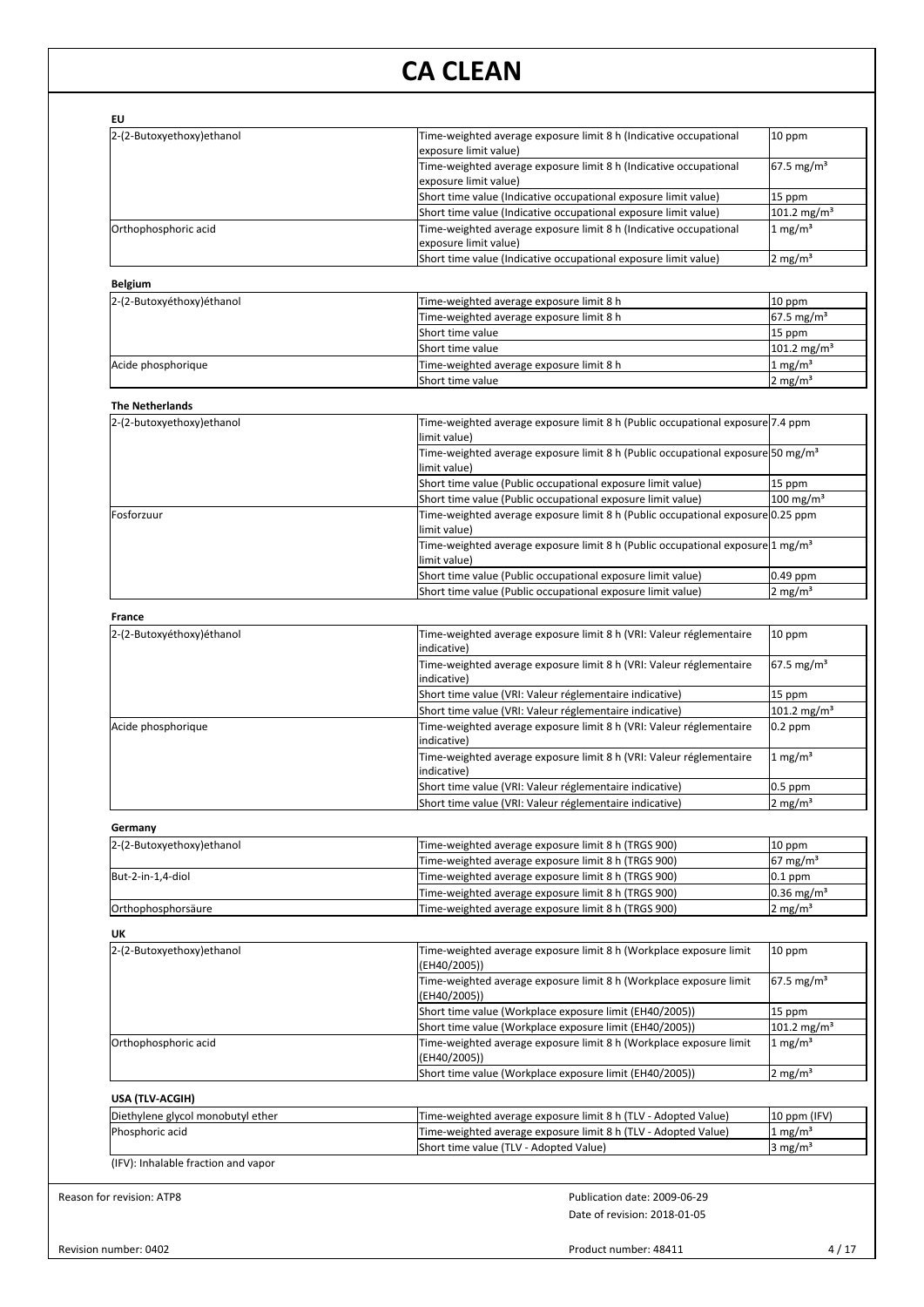**b) National biological limit values**

If limit values are applicable and available these will be listed below.

## **8.1.2 Sampling methods**

| <b>Product name</b>                  | lTest         | <b>INumber</b>  |
|--------------------------------------|---------------|-----------------|
| NON-VOLATILE ACIDS (Phosphoric Acid) | <b>INIOSH</b> | 17908           |
| lo-Phosphoric Acid                   | <b>INIOSH</b> | 7903            |
| Phosphoric Acid                      | losha         | <b>IID 111</b>  |
| <b>Phosphoric Acid</b>               | losha         | <b>ID 165SG</b> |

**8.1.3 Applicable limit values when using the substance or mixture as intended**

If limit values are applicable and available these will be listed below.

## **8.1.4 DNEL/PNEC values**

**DNEL/DMEL - Workers**

| phosphoric acid |  |  |  |
|-----------------|--|--|--|
|-----------------|--|--|--|

| <b>Effect level (DNEL/DMEL)</b> | <b>Type</b>                           | <b>Value</b>             | <b>IRemark</b>                  |
|---------------------------------|---------------------------------------|--------------------------|---------------------------------|
| <b>DNEL</b>                     | Long-term systemic effects inhalation | $10.7 \,\mathrm{mg/m^3}$ |                                 |
|                                 | Long-term local effects inhalation    | 1 mg/m <sup>3</sup>      | Test data of the pure substance |
|                                 | Acute local effects inhalation        | $12 \text{ mg/m}^3$      | Test data of the pure substance |
| 2-(2-butoxyethoxy)ethanol       |                                       |                          |                                 |

| <b>Effect level (DNEL/DMEL)</b>            | <b>Type</b>                           | <b>Value</b>             | <b>Remark</b>  |  |
|--------------------------------------------|---------------------------------------|--------------------------|----------------|--|
| <b>DNEL</b>                                | Long-term systemic effects inhalation | $67.5 \,\mathrm{mg/m^3}$ |                |  |
|                                            | Long-term local effects inhalation    | $67.5 \text{ mg/m}^3$    |                |  |
|                                            | Acute local effects inhalation        | $101.2 \text{ mg/m}^3$   |                |  |
|                                            | Long-term systemic effects dermal     | 83 mg/kg bw/day          |                |  |
| isotridecanol, ethoxylated (>1<2,5 mol EO) |                                       |                          |                |  |
| <b>Effect level (DNEL/DMEL)</b>            | Type                                  | <b>Value</b>             | <b>IRemark</b> |  |
| <b>DNEL</b>                                | Long-term systemic effects inhalation | $294 \text{ mg/m}^3$     |                |  |
|                                            | Long-term systemic effects dermal     | 2080 mg/kg bw/day        |                |  |
| 2-butyne-1,4-diol                          |                                       |                          |                |  |
| <b>Effect level (DNEL/DMEL)</b>            | <b>Type</b>                           | <b>Value</b>             | <b>Remark</b>  |  |
| <b>DNEL</b>                                | Long-term systemic effects inhalation | $0.02 \,\mathrm{mg/m^3}$ |                |  |
|                                            | Acute systemic effects inhalation     | $2 \text{ mg/m}^3$       |                |  |
|                                            | Acute local effects inhalation        | $2 \text{ mg/m}^3$       |                |  |

Long-term local effects inhalation  $0.02 \text{ mg/m}^3$ Long-term systemic effects dermal 0.01 mg/kg bw/day Acute systemic effects dermal 4 mg/kg bw/day

## **DNEL/DMEL - General population**

phosphoric acid

| <b>Effect level (DNEL/DMEL)</b>            | <b>Type</b>                           | Value                    | <b>Remark</b> |
|--------------------------------------------|---------------------------------------|--------------------------|---------------|
| <b>DNEL</b>                                | Long-term systemic effects inhalation | $4.57 \text{ mg/m}^3$    |               |
|                                            | Long-term local effects inhalation    | $0.36$ mg/m <sup>3</sup> |               |
|                                            | Long-term systemic effects oral       | $0.1$ mg/kg bw/day       |               |
| 2-(2-butoxyethoxy)ethanol                  |                                       |                          |               |
| <b>Effect level (DNEL/DMEL)</b>            | Type                                  | Value                    | <b>Remark</b> |
| IDNEL                                      | Long-term systemic effects inhalation | $40.5 \text{ mg/m}^3$    |               |
|                                            | Long-term local effects inhalation    | 40.5 mg/m <sup>3</sup>   |               |
|                                            | Acute local effects inhalation        | $60.7$ mg/m <sup>3</sup> |               |
|                                            | Long-term systemic effects dermal     | 50 mg/kg bw/day          |               |
|                                            | Long-term systemic effects oral       | 5 mg/kg bw/day           |               |
| isotridecanol, ethoxylated (>1<2,5 mol EO) |                                       |                          |               |
| <b>Effect level (DNEL/DMEL)</b>            | <b>Type</b>                           | Value                    | <b>Remark</b> |
| IDNEL                                      | Long-term systemic effects inhalation | $87 \text{ mg/m}^3$      |               |
|                                            | Long-term systemic effects dermal     | 1250 mg/kg bw/day        |               |
|                                            | Long-term systemic effects oral       | 25 mg/kg bw/day          |               |
| 2-butyne-1,4-diol                          |                                       |                          |               |

| <b>Effect level (DNEL/DMEL)</b> | <b>Type</b>                           | <b>Value</b>             | <b>Remark</b> |
|---------------------------------|---------------------------------------|--------------------------|---------------|
| <b>DNEL</b>                     | Long-term systemic effects inhalation | $0.01 \,\mathrm{mg/m^3}$ |               |
|                                 | Acute systemic effects inhalation     | $1 \text{ mg/m}^3$       |               |
|                                 | Long-term local effects inhalation    | $0.01 \,\mathrm{mg/m^3}$ |               |
|                                 | Acute local effects inhalation        | $1 \text{ mg/m}^3$       |               |
|                                 | Long-term systemic effects dermal     | $0.008$ mg/kg bw/day     |               |
|                                 | Acute systemic effects dermal         | 2 mg/kg bw/day           |               |
|                                 | Long-term systemic effects oral       | $0.008$ mg/kg bw/day     |               |

**PNEC**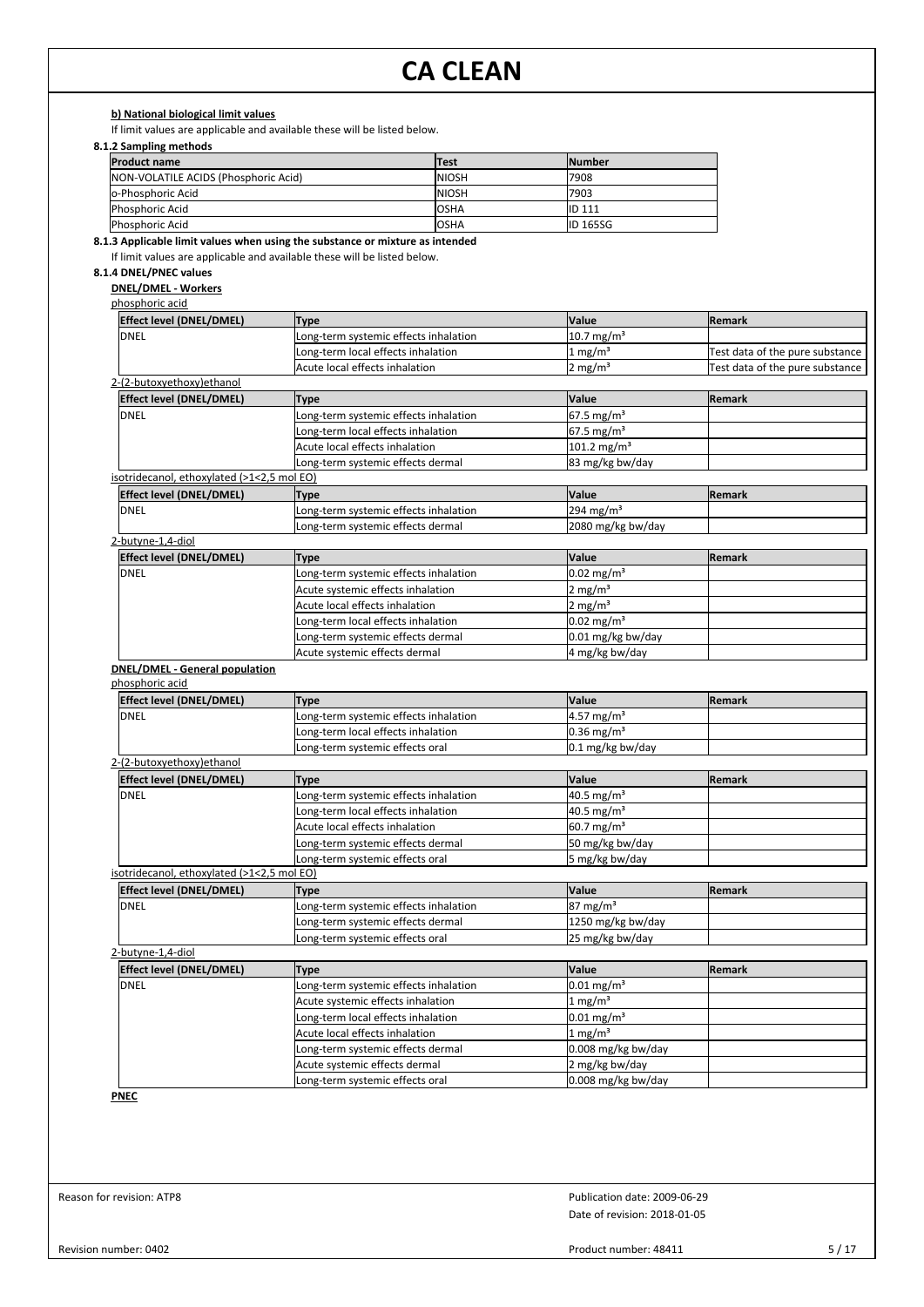| <b>Compartments</b>                        | Value                    | Remark        |  |
|--------------------------------------------|--------------------------|---------------|--|
| Fresh water                                | $1.1$ mg/l               |               |  |
| Marine water                               | $0.11$ mg/l              |               |  |
| Aqua (intermittent releases)               | 11 mg/l                  |               |  |
| <b>STP</b>                                 | 200 mg/l                 |               |  |
| Fresh water sediment                       | 4.4 mg/kg sediment dw    |               |  |
| Marine water sediment                      | 0.44 mg/kg sediment dw   |               |  |
| lSoil                                      | 0.32 mg/kg soil dw       |               |  |
| Food                                       | 56 mg/kg food            |               |  |
| isotridecanol, ethoxylated (>1<2,5 mol EO) |                          |               |  |
| <b>Compartments</b>                        | Value                    | Remark        |  |
| lFresh water                               | $0.074$ mg/l             |               |  |
| Salt water                                 | 0.0074 mg/l              |               |  |
| Aqua (intermittent releases)               | 0.015 mg/l               |               |  |
| lstp                                       | 1.4 mg/l                 |               |  |
| Fresh water sediment                       | 0.604 mg/kg sediment dw  |               |  |
| Marine water sediment                      | 0.0604 mg/kg sediment dw |               |  |
| lsoil                                      | 0.1 mg/kg soil dw        |               |  |
| 2-butyne-1,4-diol                          |                          |               |  |
| <b>Compartments</b>                        | Value                    | <b>Remark</b> |  |
| Fresh water                                | $0.3$ mg/l               |               |  |
| Marine water                               | 0.03 mg/l                |               |  |
| Aqua (intermittent releases)               | $0.3$ mg/l               |               |  |
| lstp                                       | 1990 mg/l                |               |  |
| Fresh water sediment                       | 1.09 mg/kg sediment dw   |               |  |
| Marine water sediment                      | 0.11 mg/kg sediment dw   |               |  |
| Soil                                       | 0.043 mg/kg soil dw      |               |  |

## **8.1.5 Control banding**

If applicable and available it will be listed below.

**8.2. Exposure controls**

The information in this section is a general description. If applicable and available, exposure scenarios are attached in annex. Always use the relevant exposure scenarios that correspond to your identified use.

## **8.2.1 Appropriate engineering controls**

Keep away from naked flames/heat. Measure the concentration in the air regularly. Carry operations in the open/under local exhaust/ventilation or with respiratory protection.

#### **8.2.2 Individual protection measures, such as personal protective equipment**

Observe strict hygiene. Keep container tightly closed. Do not eat, drink or smoke during work.

#### a) Respiratory protection:

Full face mask with filter type A at conc. in air > exposure limit.

b) Hand protection: Gloves.

| <b>Materials</b> | <b>IBreakthrough time</b> | Thickness   |  |
|------------------|---------------------------|-------------|--|
| viton            | 480 minutes               | 7 mm<br>IV. |  |

- materials (good resistance)

Viton.

c) Eye protection:

Face shield. d) Skin protection:

Corrosion-proof clothing.

## **8.2.3 Environmental exposure controls:**

See headings 6.2, 6.3 and 13

## SECTION 9: Physical and chemical properties

## **9.1. Information on basic physical and chemical properties**

| Physical form           | Liquid                       |  |  |  |  |  |
|-------------------------|------------------------------|--|--|--|--|--|
| Odour                   | Characteristic odour         |  |  |  |  |  |
| Odour threshold         | No data available            |  |  |  |  |  |
| Colour                  | No data available on colour  |  |  |  |  |  |
| Particle size           | Not applicable (liquid)      |  |  |  |  |  |
| <b>Explosion limits</b> | $0.85 - 24.6$ vol %          |  |  |  |  |  |
| Flammability            | Non-flammable                |  |  |  |  |  |
| Log Kow                 | Not applicable (mixture)     |  |  |  |  |  |
| Dynamic viscosity       | 1 mPa.s ; 20 °C              |  |  |  |  |  |
| Kinematic viscosity     | 1 mm <sup>2</sup> /s ; 20 °C |  |  |  |  |  |
| Melting point           | lo °C                        |  |  |  |  |  |

Reason for revision: ATP8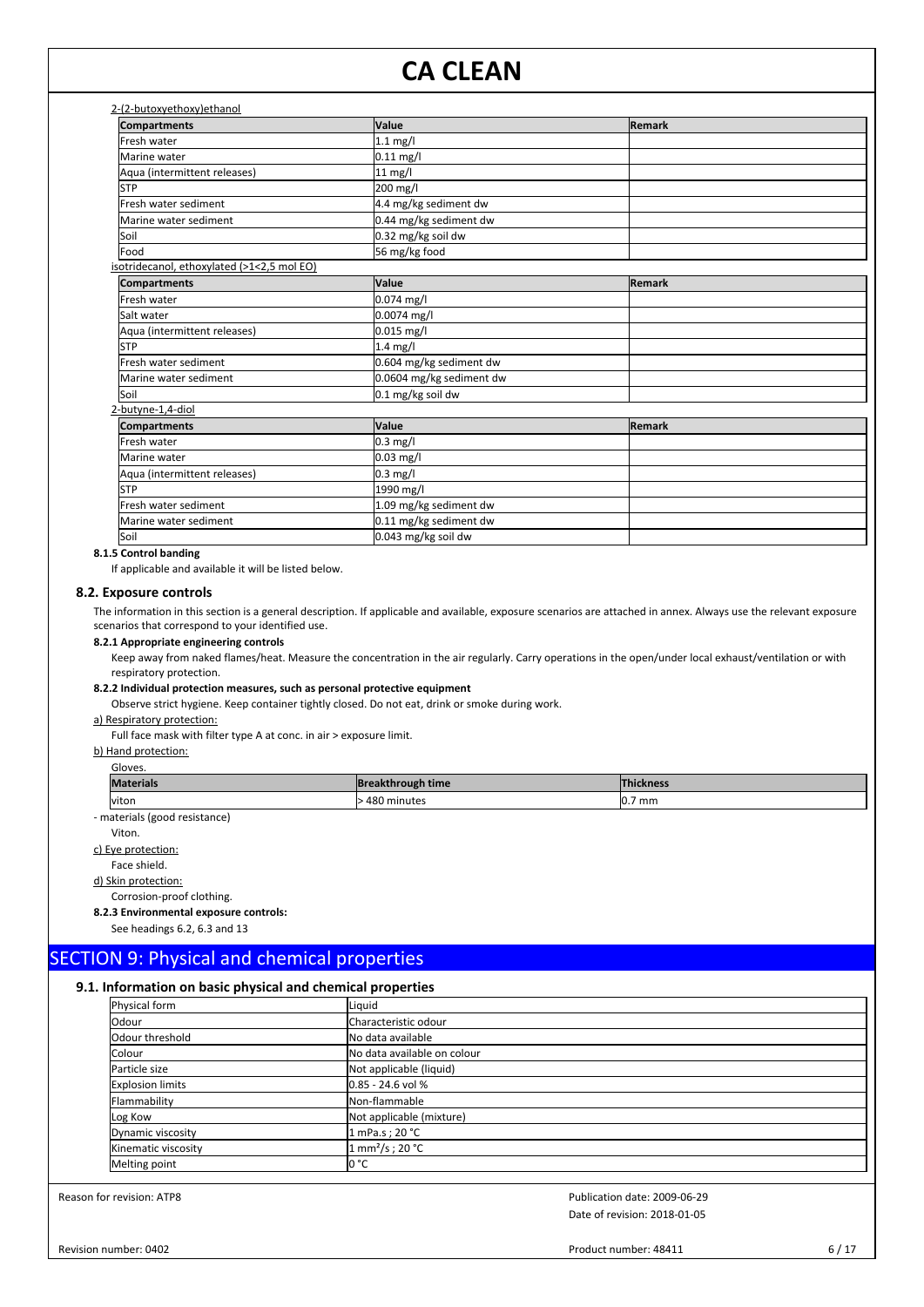| <b>Boiling point</b>        | 100 °C - 261 °C                                        |  |
|-----------------------------|--------------------------------------------------------|--|
| Evaporation rate            | $0.3$ ; Butyl acetate                                  |  |
| Relative vapour density     | No data available                                      |  |
| Vapour pressure             | 23 hPa ; 20 °C                                         |  |
| Solubility                  | Water ; complete                                       |  |
| Relative density            | 1.0:20 °C                                              |  |
| Decomposition temperature   | No data available                                      |  |
| Auto-ignition temperature   | 200 °C                                                 |  |
| Flash point                 | No data available                                      |  |
| <b>Explosive properties</b> | No chemical group associated with explosive properties |  |
| Oxidising properties        | No chemical group associated with oxidising properties |  |
| <b>l</b> pH                 | 1.2                                                    |  |

## **9.2. Other information**

Absolute density 1048 kg/m<sup>3</sup> ; 20 °C

## SECTION 10: Stability and reactivity

## **10.1. Reactivity**

Substance has acid reaction.

**10.2. Chemical stability**

Stable under normal conditions.

## **10.3. Possibility of hazardous reactions**

No data available.

## **10.4. Conditions to avoid**

**Precautionary measures**

Keep away from naked flames/heat.

## **10.5. Incompatible materials**

Oxidizing agents, (strong) bases.

## **10.6. Hazardous decomposition products**

Upon combustion: formation of CO, CO2 and small quantities of phosphorus oxides.

## SECTION 11: Toxicological information

## **11.1. Information on toxicological effects**

**11.1.1 Test results**

#### **Acute toxicity**

#### CA CLEAN

No (test)data on the mixture available

Judgement is based on the relevant ingredients

phosphoric acid

| <b>Route of exposure</b> | <b>IParameter</b> | <b>Method</b>             | <b>Value</b>      | <b>Exposure time</b> | Species       | <b>Value</b>                        | <b>IRemark</b>                  |
|--------------------------|-------------------|---------------------------|-------------------|----------------------|---------------|-------------------------------------|---------------------------------|
|                          |                   |                           |                   |                      |               | <b>determination</b>                |                                 |
| lOral                    | LD <sub>50</sub>  | Equivalent to OECD<br>423 | $2600$ mg/kg bw   |                      | Rat (female)  | Experimental value                  |                                 |
| <b>IDermal</b>           | Dose level        |                           | $>$ 2000 mg/kg bw | 24 h                 | <b>Rabbit</b> | Inconclusive,<br>linsufficient data | 85 % agueous<br><b>solution</b> |
| <b>Inhalation</b>        | LC50              | Equivalent to OECD<br>403 | 3.846 mg/l air    | 1 <sub>h</sub>       | Rat (male)    | <b>IRead-across</b>                 |                                 |

## 2-(2-butoxyethoxy)ethanol

| <b>Route of exposure</b> | <b>IParameter</b>                         | <b>Method</b>             | <b>Value</b>                       | <b>Exposure time</b> | Species        | <b>Value</b>          | <b>IRemark</b> |
|--------------------------|-------------------------------------------|---------------------------|------------------------------------|----------------------|----------------|-----------------------|----------------|
|                          |                                           |                           |                                    |                      |                | <b>Idetermination</b> |                |
| <b>IOral</b>             | LD50                                      | Equivalent to OECD<br>401 | $2410$ mg/kg bw -<br>5530 mg/kg bw |                      | Mouse (male)   | Experimental value    |                |
| Dermal                   | LD50                                      | Equivalent to OECD<br>402 | $2764$ mg/kg bw                    |                      | Rabbit (male)  | Experimental value    |                |
| Inhalation (aerosol)     | <b>IIRT</b><br>l(inhalation<br>risk test) | <b>BASF</b> test          | $> 29$ ppm                         | 2 h                  | <b>I</b> Mouse | Experimental value    |                |

Reason for revision: ATP8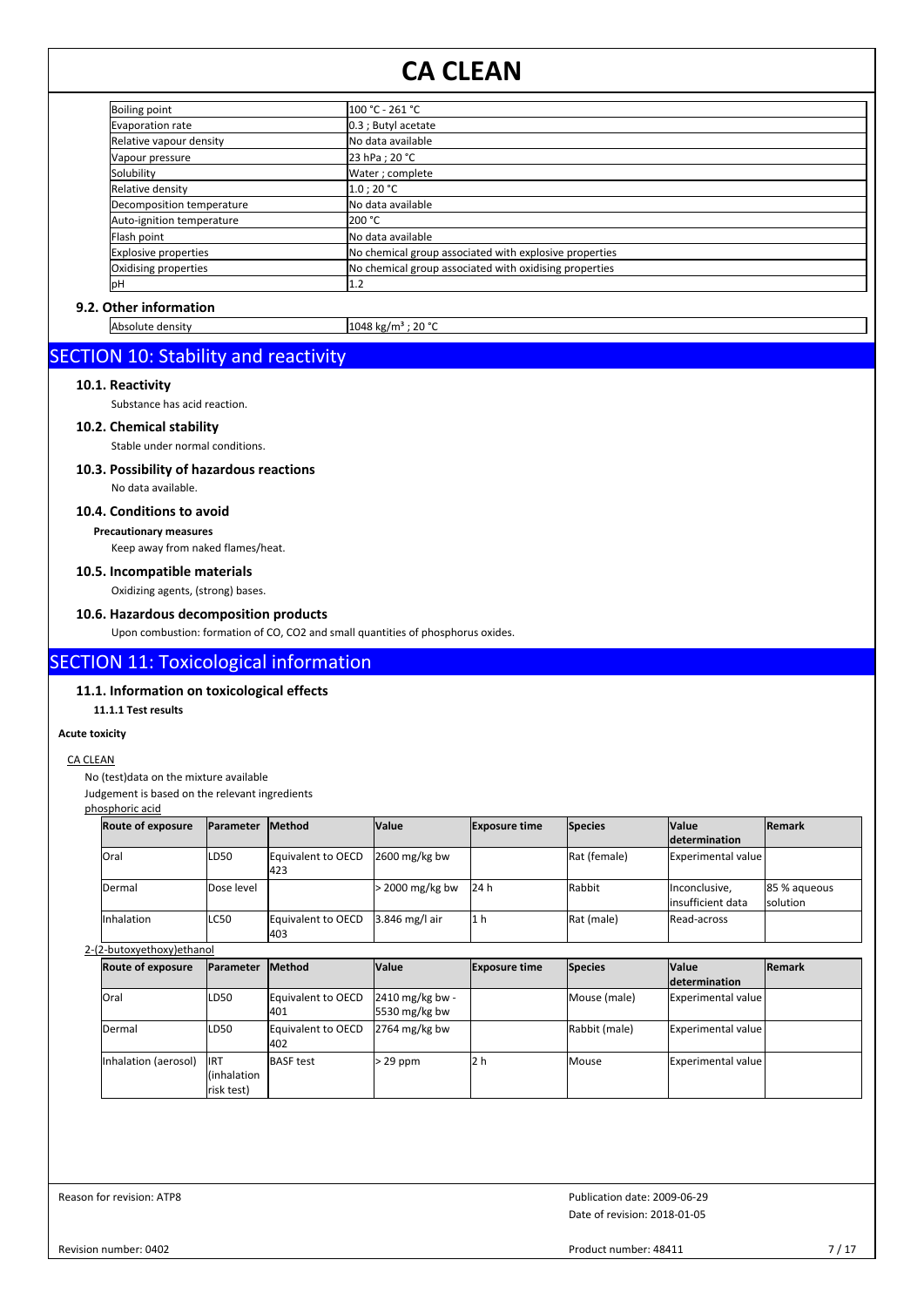| <b>Route of exposure</b> | <b>IParameter</b> | <b>Method</b>             | <b>Value</b>    | <b>Exposure time</b> | Species           | <b>Value</b><br><b>Idetermination</b> | <b>Remark</b> |
|--------------------------|-------------------|---------------------------|-----------------|----------------------|-------------------|---------------------------------------|---------------|
| <b>lOral</b>             | LD50              | Equivalent to OECD<br>401 | 132 mg/kg bw    |                      | Rat (male)        | Experimental value                    |               |
| <b>lOral</b>             | LD50              | Equivalent to OECD<br>401 | 176 mg/kg bw    |                      | Rat (female)      | Experimental value                    |               |
| Dermal                   | LD50              | <b>OECD 402</b>           | 659 mg/kg bw    |                      | Rat (male/female) | <b>IExperimental value l</b>          |               |
| Inhalation (aerosol)     | ILC50             | <b>OECD 403</b>           | $0.69$ mg/l air | 4 h                  | Rat (male/female) | Experimental value                    |               |

**Conclusion**

Not classified for acute toxicity

## **Corrosion/irritation**

## CA CLEAN

No (test)data on the mixture available

Classification is based on the pH

## phosphoric acid

| priosprioric aciu               |                  |                    |                      |              |                |                                 |               |
|---------------------------------|------------------|--------------------|----------------------|--------------|----------------|---------------------------------|---------------|
| <b>Route of exposure Result</b> |                  | Method             | <b>Exposure time</b> | Time point   | Species        | <b>Value</b>                    | <b>Remark</b> |
|                                 |                  |                    |                      |              |                | determination                   |               |
| Eye                             | Serious eye      | Equivalent to OECD |                      |              | Rabbit         | Inconclusive,                   | 75 % agueous  |
|                                 | damage           | 405                |                      |              |                | linsufficient data              | solution      |
| Skin                            | <b>Corrosive</b> |                    | l24 h                | 24: 72 hours | Rabbit         | Experimental value 80 % aqueous |               |
|                                 |                  |                    |                      |              |                |                                 | solution      |
| 2-(2-butoxyethoxy)ethanol       |                  |                    |                      |              |                |                                 |               |
| <b>Route of exposure Result</b> |                  | Method             | <b>Exposure time</b> | Time point   | <b>Species</b> | <b>Value</b>                    | <b>Remark</b> |

## Eye Highly irritating OECD 405 72 h 24; 48; 72 hours Rabbit Experimental value Single treatment Skin Slightly irritating OECD 404 24; 48; 72 hours Rabbit Experimental value

#### isotridecanol, ethoxylated (>1<2,5 mol EO)

| <b>Route of exposure Result</b> |                       | <b>Method</b>   | <b>Exposure time</b> | Time point       | <b>Species</b> | <b>Nalue</b>         | <b>Remark</b> |
|---------------------------------|-----------------------|-----------------|----------------------|------------------|----------------|----------------------|---------------|
|                                 |                       |                 |                      |                  |                | <i>determination</i> |               |
| lEve                            | Serious eye<br>damage | OECD 405        | 172 h                | 24; 48; 72 hours | Rabbit         | Experimental value   |               |
| lSkin                           | <b>Irritating</b>     | <b>OECD 404</b> | - 14 h               | 24; 48; 72 hours | Rabbit         | Experimental value   |               |

## 2-butyne-1,4-diol

| Route of exposure Result |                       | <b>Method</b>   | <b>Exposure time</b> | Time point                 | <b>Species</b> | <b>Nalue</b>                        | <b>Remark</b> |
|--------------------------|-----------------------|-----------------|----------------------|----------------------------|----------------|-------------------------------------|---------------|
|                          |                       |                 |                      |                            |                | <b>determination</b>                |               |
| lEye                     | Serious eye<br>damage | <b>OECD 405</b> |                      | 1: 24: 48: 72 hours Rabbit |                | Experimental value Single treatment |               |
| lSkin                    | <b>Corrosive</b>      | OECD 404        | l4 h                 | 1; 24; 48; 72 hours Rabbit |                | Experimental value                  |               |

## **Conclusion**

Causes severe skin burns and eye damage.

### **Respiratory or skin sensitisation**

## CA CLEAN

No (test)data on the mixture available

Judgement is based on the relevant ingredients

| phosphoric acid                 |                 |                            |                      |                                  |                              |                                   |  |
|---------------------------------|-----------------|----------------------------|----------------------|----------------------------------|------------------------------|-----------------------------------|--|
| Route of exposure Result        |                 | <b>Method</b>              | <b>Exposure time</b> | <b>Observation time</b><br>point | Species                      | <b>Value determination Remark</b> |  |
| Skin                            |                 |                            |                      |                                  |                              | Data waiving                      |  |
| 2-(2-butoxyethoxy)ethanol       |                 |                            |                      |                                  |                              |                                   |  |
| <b>Route of exposure Result</b> |                 | <b>Method</b>              | <b>Exposure time</b> | <b>Observation time</b><br>point | Species                      | <b>Value determination Remark</b> |  |
| <b>Skin</b>                     | Not sensitizing | Equivalent to OECD<br>1406 |                      | 24; 48 hours                     | Guinea pig<br>(male/female)  | <b>Experimental value</b>         |  |
| 2-butyne-1,4-diol               |                 |                            |                      |                                  |                              |                                   |  |
| <b>Route of exposure Result</b> |                 | <b>Method</b>              | <b>Exposure time</b> | <b>Observation time</b><br>point | Species                      | <b>Value determination Remark</b> |  |
| <b>Skin</b>                     | Not sensitizing | <b>I</b> OECD 406          |                      |                                  | Guinea pig<br>(female)       | <b>Experimental value</b>         |  |
| <b>Skin</b>                     | Sensitizing     | lHuman observation         |                      |                                  | <b>I</b> Human               | <b>Experimental value</b>         |  |
| Reason for revision: ATP8       |                 |                            |                      |                                  | Publication date: 2009-06-29 |                                   |  |

Date of revision: 2018-01-05

**determination**

with rinsing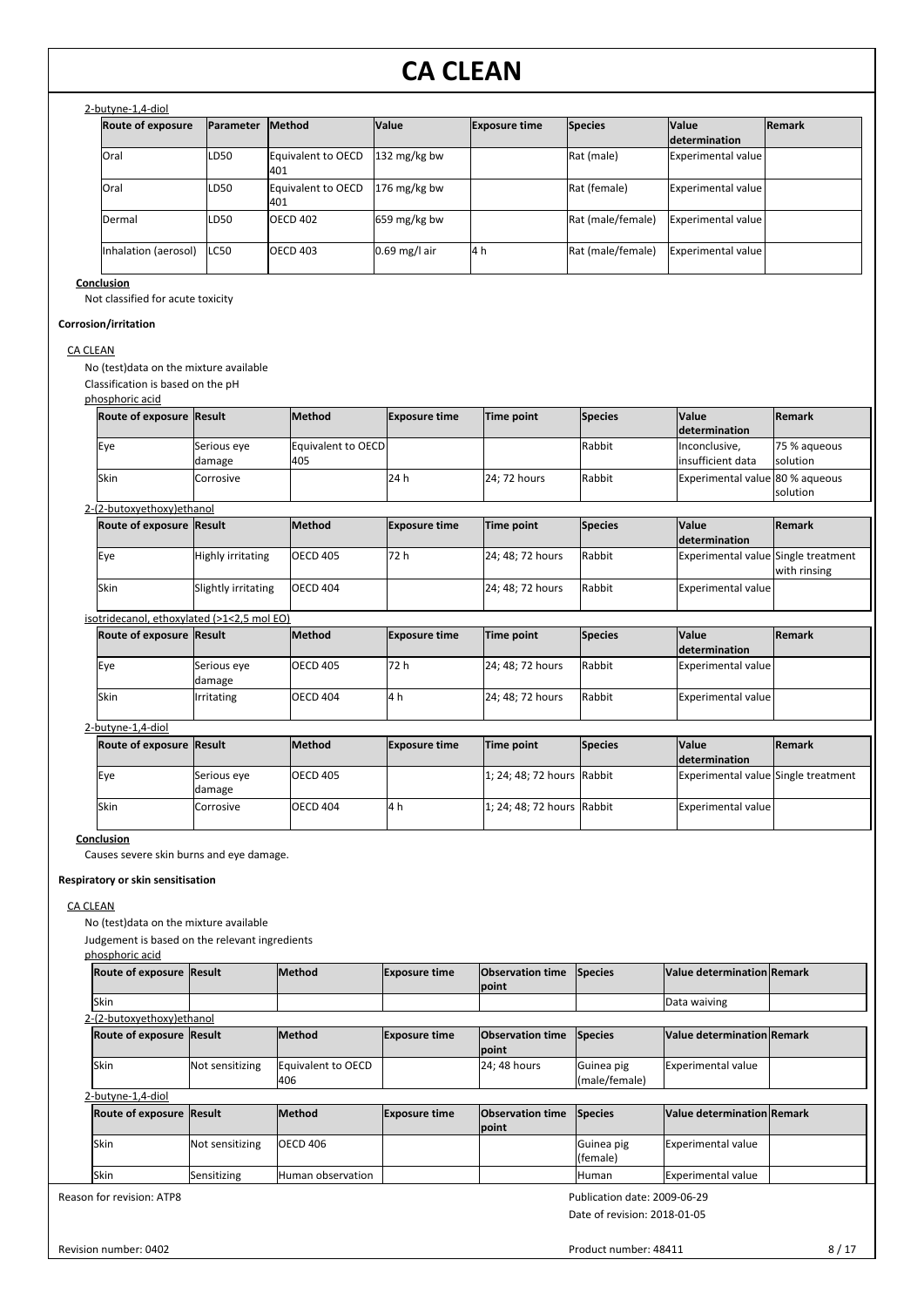#### **Conclusion**

Not classified as sensitizing for skin Not classified as sensitizing for inhalation

## **Specific target organ toxicity**

## CA CLEAN

No (test)data on the mixture available

Judgement is based on the relevant ingredients

#### phosphoric acid

| Route of exposure Parameter     |              | <b>Method</b> | <b>Value</b>                     | <b>Organ</b> | <b>Effect</b>   | <b>Exposure time</b> | Species       | <b>Value</b>         |
|---------------------------------|--------------|---------------|----------------------------------|--------------|-----------------|----------------------|---------------|----------------------|
|                                 |              |               |                                  |              |                 |                      |               | <b>determination</b> |
| <b>Oral (stomach</b>            | <b>NOAEL</b> | IOECD 422     | $250 \text{ mg/kg}$              |              | No effect       | 6 weeks (daily)      | <b>I</b> Rat  | Experimental         |
| tube)                           |              |               |                                  |              |                 |                      | (male/female) | value                |
| <b>IDermal</b>                  |              |               |                                  |              |                 |                      |               | Data waiving         |
| Inhalation (aerosol) Dose level |              |               | 10.6 mg/m <sup>3</sup> air Liver |              | Enlargement/aff |                      | <b>I</b> Rat  | Inconclusive,        |
|                                 |              |               |                                  |              | ection of the   |                      |               | linsufficient data   |
|                                 |              |               |                                  |              | liver           |                      |               |                      |

## 2-(2-butoxyethoxy)ethanol

| Route of exposure  Parameter |              | <b>Method</b>                     | <b>Value</b>                  | <b>Organ</b> | <b>Effect</b>  | <b>Exposure time</b>              | Species                       | <b>Value</b><br><b>determination</b> |
|------------------------------|--------------|-----------------------------------|-------------------------------|--------------|----------------|-----------------------------------|-------------------------------|--------------------------------------|
| Oral (drinking<br>water)     | <b>NOAEL</b> | OECD 408                          | $250 \text{ mg/kg}$<br>bw/day |              | No effect      | 90 days<br>(continuous)           | <b>I</b> Rat<br>(male/female) | Experimental<br>value                |
| Dermal                       | <b>NOAEL</b> | Equivalent to<br><b>IOECD 411</b> | $<$ 200 mg/kg<br>bw/day       | <b>Skin</b>  | Not irritating | 13 weeks (daily, 5<br>ldavs/week) | <b>IRat</b><br>(male/female)  | Experimental<br>value                |
| Inhalation                   | <b>NOAEL</b> | ICECD413                          | 14 ppm                        | Lungs        | No effect      | $90$ days $(6h/day)$              | <b>I</b> Rat<br>(male/female) | Experimental<br>value                |

## 2-butyne-1,4-diol

| Route of exposure Parameter |                                            | <b>Method</b>                     | <b>Value</b>                 | Organ                     | <b>Effect</b> | <b>Exposure time</b>             | Species                       | <b>Value</b><br><b>determination</b> |
|-----------------------------|--------------------------------------------|-----------------------------------|------------------------------|---------------------------|---------------|----------------------------------|-------------------------------|--------------------------------------|
| Oral (stomach<br>tube)      | <b>NOAEL</b>                               | Equivalent to<br><b>IOECD 407</b> | $1 \text{ mg/kg}$<br>bw/day  |                           |               | $ 28 \text{ day}(s) $            | <b>I</b> Rat<br>(male/female) | Experimental<br>value                |
| Oral (stomach<br>tube)      | ILOAEL                                     | Equivalent to<br>IOECD 407        | $10 \text{ mg/kg}$<br>bw/day | Liver; spleen;<br>kidneys |               | $ 28 \text{ day}(s) $            | <b>I</b> Rat<br>(male/female) | Experimental<br>value                |
| Inhalation                  | <b>NOAEC</b><br>systemic<br><b>effects</b> | ICECD 412                         | $25 \text{ mg/m}^3$ air      |                           | No effect     | 4 weeks (6h/day, 5<br>days/week) | <b>I</b> Rat<br>(male/female) | Experimental<br>value                |
| Inhalation                  | <b>NOAEL local</b><br>leffects             | IOECD 412                         | $0.5 \text{ mg/m}^3$ air     |                           | No effect     | 4 weeks (6h/day, 5<br>days/week) | <b>IRat</b><br>(male/female)  | Experimental<br>value                |

### **Conclusion**

Not classified for subchronic toxicity

## **Mutagenicity (in vitro)**

## CA CLEAN

No (test)data on the mixture available

phosphoric acid

| <b>Result</b>                | <b>Method</b>          | Test substrate              | <b>Effect</b> | Value determination        |
|------------------------------|------------------------|-----------------------------|---------------|----------------------------|
| Negative with metabolic      | <b>OECD 471</b>        | Bacteria (S.typhimurium)    |               | Experimental value         |
| activation, negative without |                        |                             |               |                            |
| Imetabolic activation        |                        |                             |               |                            |
| 2-(2-butoxyethoxy)ethanol    |                        |                             |               |                            |
| <b>Result</b>                | <b>Method</b>          | Test substrate              | <b>Effect</b> | Value determination        |
| Negative with metabolic      | Equivalent to OECD 476 | Chinese hamster ovary (CHO) |               | Experimental value         |
| activation, negative without |                        |                             |               |                            |
| metabolic activation         |                        |                             |               |                            |
| Negative                     | Equivalent to OECD 471 | Bacteria (S.typhimurium)    |               | Experimental value         |
| 2-butyne-1,4-diol            |                        |                             |               |                            |
| Result                       | <b>Method</b>          | Test substrate              | <b>Effect</b> | <b>Value determination</b> |
| Negative                     | <b>OECD 473</b>        | Chinese hamster lung        |               | Experimental value         |
|                              |                        | fibroblasts (V79)           |               |                            |
| Negative                     | <b>OECD 471</b>        | Bacteria (S.typhimurium)    |               | Experimental value         |

## **Mutagenicity (in vivo)**

## CA CLEAN

No (test)data on the mixture available

Judgement is based on the relevant ingredients

Reason for revision: ATP8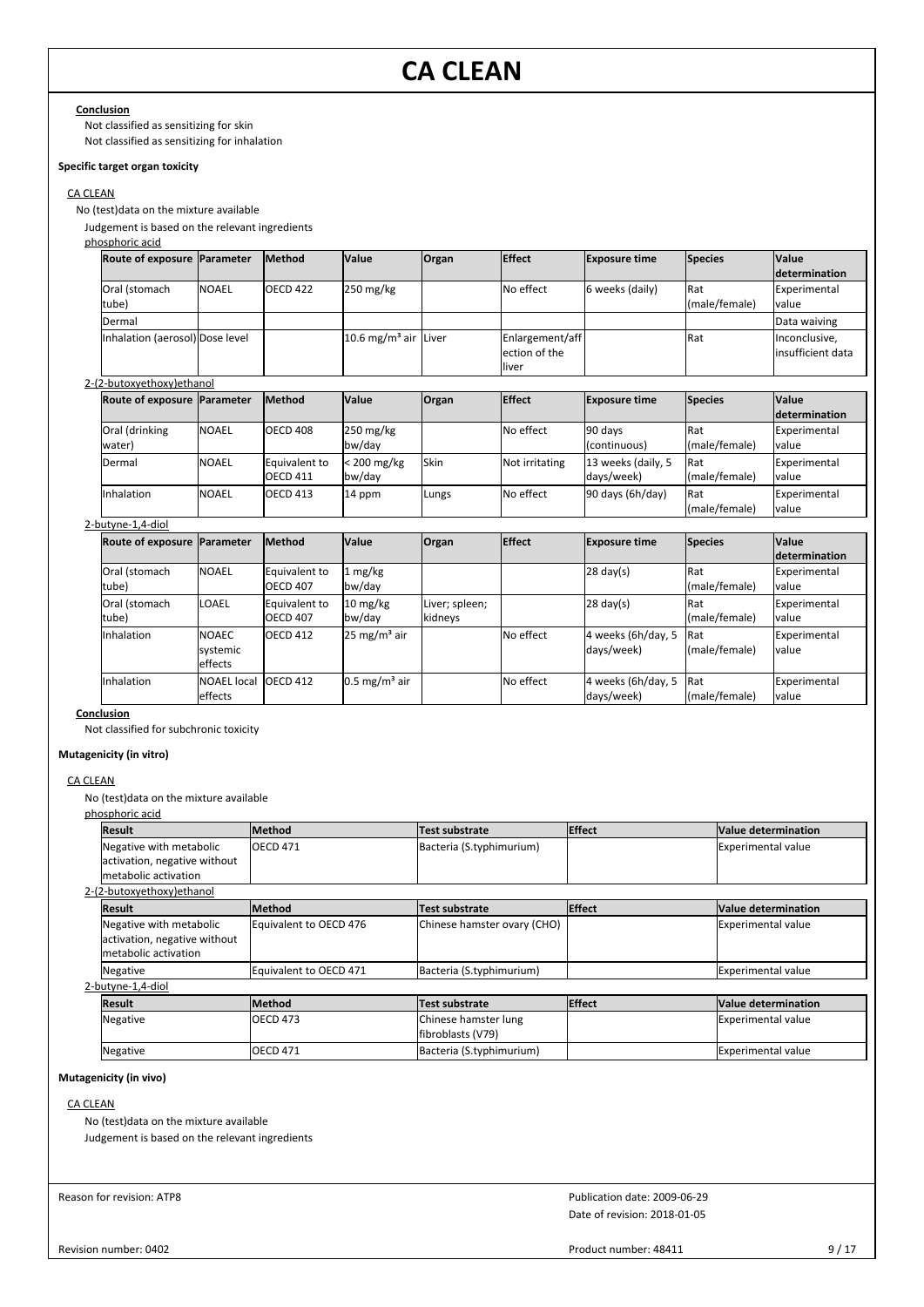## phosphoric acid

| <b>Result</b>             | <b>Method</b>             | <b>Exposure time</b> | Test substrate      | <b>Organ</b> | <b>Value determination</b> |
|---------------------------|---------------------------|----------------------|---------------------|--------------|----------------------------|
|                           |                           |                      |                     |              | Data waiving               |
| 2-(2-butoxyethoxy)ethanol |                           |                      |                     |              |                            |
| <b>Result</b>             | <b>Method</b>             | <b>Exposure time</b> | Test substrate      | <b>Organ</b> | Value determination        |
| Negative                  | Equivalent to OECD<br>475 |                      | Mouse (male/female) |              | <b>Experimental value</b>  |
| 2-butyne-1,4-diol         |                           |                      |                     |              |                            |
| <b>Result</b>             | <b>Method</b>             | <b>Exposure time</b> | Test substrate      | <b>Organ</b> | <b>Value determination</b> |
| Negative                  | <b>IOECD 474</b>          | 24 h - 48 h          | Mouse (male/female) |              | <b>Experimental value</b>  |
| Conclusion                |                           |                      |                     |              |                            |

Not classified for mutagenic or genotoxic toxicity

## **Carcinogenicity**

## CA CLEAN

No (test)data on the mixture available

Judgement is based on the relevant ingredients

## **Conclusion**

Not classified for carcinogenicity

### **Reproductive toxicity**

#### CA CLEAN

No (test)data on the mixture available

Judgement is based on the relevant ingredients

### phosphoric acid

|                                                                                                                                                                                                                                                                                                                                                                                                                                                                                   | <b>IParameter</b> | <b>Method</b>             | <b>Value</b>               | <b>Exposure time Species</b>     |               | <b>Effect</b> | <b>Organ</b> | <b>Value</b>           |
|-----------------------------------------------------------------------------------------------------------------------------------------------------------------------------------------------------------------------------------------------------------------------------------------------------------------------------------------------------------------------------------------------------------------------------------------------------------------------------------|-------------------|---------------------------|----------------------------|----------------------------------|---------------|---------------|--------------|------------------------|
|                                                                                                                                                                                                                                                                                                                                                                                                                                                                                   |                   |                           |                            |                                  |               |               |              | <i>determination</i>   |
| Developmental toxicity<br>(Oral (stomach tube))                                                                                                                                                                                                                                                                                                                                                                                                                                   | <b>INOAEL</b>     | Equivalent to<br>OECD 414 | $\geq$ 410 mg/kg<br>bw/day | 10 days<br>(gestation,<br>daily) | Rat (female)  | No effect     |              | <b>IRead-across</b>    |
| Maternal toxicity (Oral<br>(stomach tube))                                                                                                                                                                                                                                                                                                                                                                                                                                        | <b>INOAEL</b>     | Equivalent to<br>OECD 414 | $\geq 410$ mg/kg<br>bw/day | 10 days<br>(gestation,<br>daily) | Rat (female)  | No effect     |              | <b>IRead-across</b>    |
| Effects on fertility (Oral<br>(stomach tube))<br>$(2 \text{ hutha} + \text{hatha} + \text{hatha} + \text{hatha} + \text{hatha} + \text{hatha} + \text{hatha} + \text{hatha} + \text{hatha} + \text{hatha} + \text{hatha} + \text{hatha} + \text{hatha} + \text{hatha} + \text{hatha} + \text{hatha} + \text{hatha} + \text{hatha} + \text{hatha} + \text{hatha} + \text{hatha} + \text{hatha} + \text{hatha} + \text{hatha} + \text{hatha} + \text{hatha} + \text{hatha} + \text$ | <b>NOAEL (F1)</b> | OECD <sub>422</sub>       | $\geq 500$ mg/kg<br>bw/day | 6 weeks (daily) Rat              | (male/female) | No effect     |              | Experimental<br>lvalue |

## 2-(2-butoxyethoxy)ethanol

|                        | <b>Parameter</b> | <b>Method</b>                                    | <b>Value</b>                  | <b>Exposure time Species</b>     |                        | <b>Effect</b> | Organ | <b>Value</b><br><i>determination</i> |
|------------------------|------------------|--------------------------------------------------|-------------------------------|----------------------------------|------------------------|---------------|-------|--------------------------------------|
| Developmental toxicity | <b>INOAEL</b>    | Equivalent to<br><b>OECD 414</b>                 | $633 \text{ mg/kg}$<br>bw/day | 21 days<br>(gestation,<br>daily) | Rat                    | No effect     |       | Experimental<br>lvalue               |
| Maternal toxicity      | <b>NOAEL</b>     | Equivalent to<br>OECD 414                        | $633 \text{ mg/kg}$<br>bw/day | 21 days<br>(gestation,<br>daily) | Rat                    | No effect     |       | Experimental<br>lvalue               |
|                        | <b>NOAEL</b>     | Equivalent to<br><b>OECD 414</b>                 | 1000 mg/kg<br>bw/day          | 12 days<br>(gestation,<br>daily) | Rabbit                 | No effect     |       | Experimental<br>lvalue               |
| Effects on fertility   | NOAEL (P)        | NTP continuous 720 mg/kg<br>breeding<br>protocol | bw/day                        | 14 week(s)                       | Mouse<br>(male/female) | No effect     |       | <b>Read-across</b>                   |

## 2-butyne-1,4-diol

|                             | <b>IParameter</b> | <b>Method</b>   | <b>Value</b>                               | <b>Exposure time Species</b> |                              | <b>Effect</b> | <b>Organ</b> | <b>Value</b>           |
|-----------------------------|-------------------|-----------------|--------------------------------------------|------------------------------|------------------------------|---------------|--------------|------------------------|
|                             |                   |                 |                                            |                              |                              |               |              | <b>determination</b>   |
| Developmental toxicity      | <b>INOAEL</b>     | <b>OECD 414</b> | $40 \frac{\text{mg}}{\text{kg}}$<br>bw/day |                              | Rat (female)                 |               |              | Experimental<br>Ivalue |
| Maternal toxicity           | <b>INOAEL</b>     | <b>OECD 414</b> | 40 mg/kg<br>bw/day                         |                              | Rat (female)                 |               |              | Experimental<br>Ivalue |
| <b>Effects on fertility</b> | <b>I</b> NOAEL    | <b>OECD 415</b> | $40 \frac{\text{mg}}{\text{kg}}$<br>bw/day |                              | <b>IRat</b><br>(male/female) |               |              | Experimental<br>Ivalue |

## **Conclusion**

Not classified for reprotoxic or developmental toxicity

## **Toxicity other effects**

#### CA CLEAN

No (test)data on the mixture available

Reason for revision: ATP8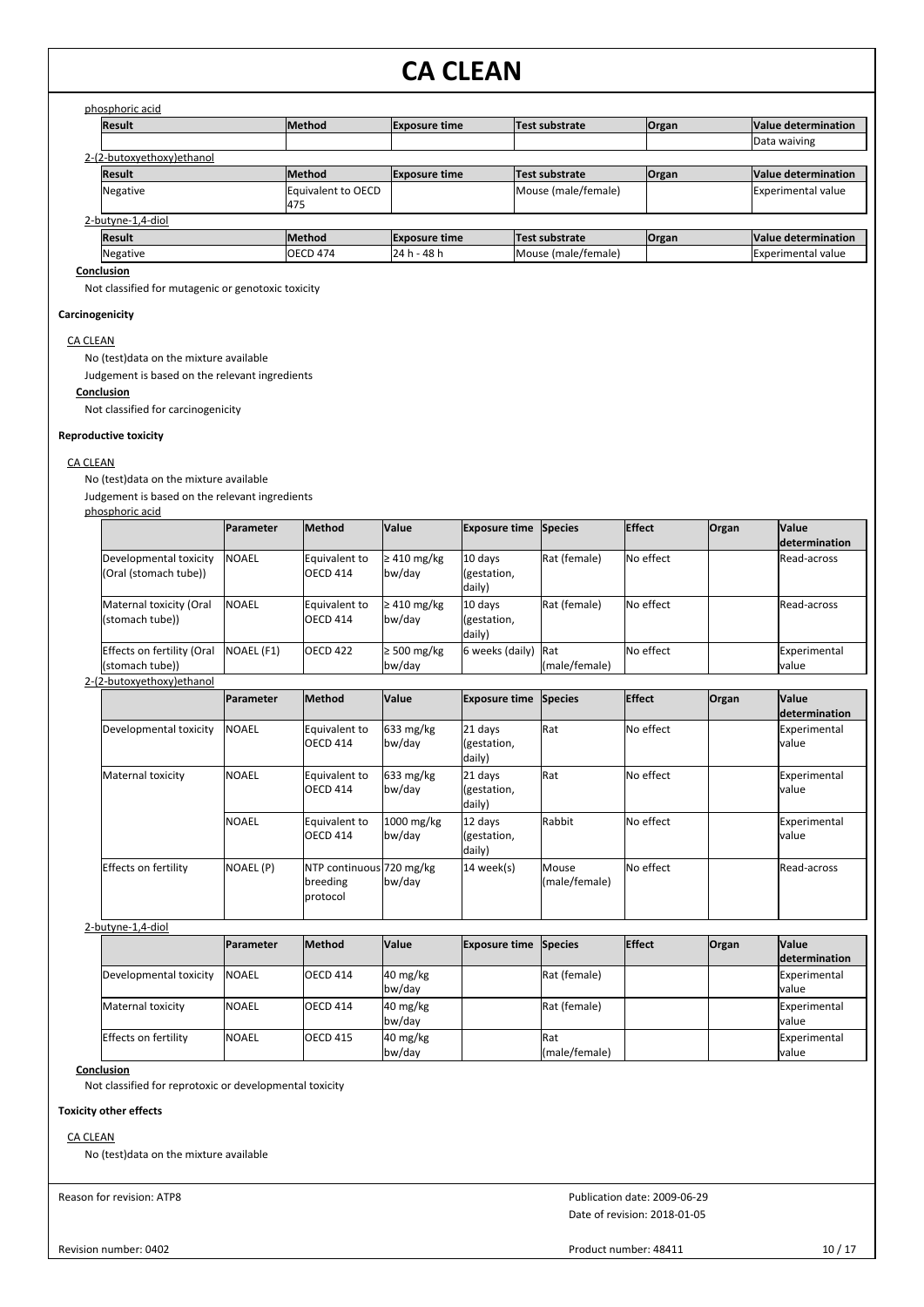## **Chronic effects from short and long-term exposure**

CA CLEAN

ON CONTINUOUS/REPEATED EXPOSURE/CONTACT: Skin rash/inflammation.

## SECTION 12: Ecological information

## **12.1. Toxicity**

## CA CLEAN

No (test)data on the mixture available

Judgement is based on the relevant ingredients

## 2-(2-butoxyethoxy)ethanol

|                                                  | Parameter    | Method                           | Value              | <b>Duration</b>     | <b>Species</b>                                                | <b>Test design</b>        | Fresh/salt<br>water | <b>Value determination</b>                      |
|--------------------------------------------------|--------------|----------------------------------|--------------------|---------------------|---------------------------------------------------------------|---------------------------|---------------------|-------------------------------------------------|
| Acute toxicity fishes                            | <b>LC50</b>  | Equivalent to<br><b>OECD 203</b> | 1300 mg/l          | 96 h                | Lepomis<br>macrochirus                                        | Static system             | Fresh water         | Experimental value;<br>Nominal<br>concentration |
| Acute toxicity crustacea                         | <b>EC50</b>  | <b>EU Method</b><br>C.2          | $>100$ mg/l        | 48 h                | Daphnia magna                                                 | Static system Fresh water |                     | Experimental value;<br>Locomotor effect         |
| Toxicity algae and other aquatic ErC50<br>plants |              | Equivalent to<br><b>OECD 201</b> | 1101 mg/l          | 72 h                | Pseudokirchnerie Static system Fresh water<br>lla subcapitata |                           |                     | Experimental value;<br>Nominal<br>concentration |
| Long-term toxicity fish                          |              |                                  |                    |                     |                                                               |                           |                     | Data waiving                                    |
| Long-term toxicity aquatic<br>crustacea          |              |                                  |                    |                     |                                                               |                           |                     | Data waiving                                    |
| Toxicity aquatic micro-<br>organisms             | EC10         | Equivalent to<br><b>OECD 209</b> | > 1995 mg/l        | 30 minutes          | Activated sludge                                              | Static system             | Fresh water         | Experimental value;<br>Nominal<br>concentration |
| isotridecanol, ethoxylated (>1<2,5 mol EO)       |              |                                  |                    |                     |                                                               |                           |                     |                                                 |
|                                                  | Parameter    | Method                           | Value              | <b>Duration</b>     | <b>Species</b>                                                | <b>Test design</b>        | Fresh/salt<br>water | <b>Value determination</b>                      |
| Acute toxicity fishes                            | <b>LL50</b>  | <b>EU Method</b><br>C.1          | $2.5 \text{ mg/l}$ | 96 h                | Danio rerio                                                   | Semi-static<br>system     | Fresh water         | Read-across; GLP                                |
| Acute toxicity crustacea                         | <b>EC50</b>  | <b>EU Method</b><br>C.2          | $1.5$ mg/l         | 48 h                | Daphnia magna                                                 | Static system             | Fresh water         | Read-across; GLP                                |
| Toxicity algae and other aquatic EL50<br>plants  |              | <b>EU Method</b><br>C.3          | $2.5$ mg/l         | 72 h                | Desmodesmus<br>subspicatus                                    | Static system             | Fresh water         | Read-across; GLP                                |
|                                                  | <b>NOELR</b> | <b>EU Method</b><br>C.3          | $1.7$ mg/l         | 72 h                | Desmodesmus<br>subspicatus                                    | Static system             | Fresh water         | Read-across; GLP                                |
| Long-term toxicity fish                          | <b>EC20</b>  | Other                            | 1.097 mg/l         | $30 \text{ day}(s)$ | Pimephales<br>promelas                                        |                           | Fresh water         | QSAR; Lethal                                    |
| Long-term toxicity aquatic<br>crustacea          | EC20         |                                  | $0.74$ mg/l        | $21$ day(s)         | Daphnia magna                                                 |                           | Fresh water         | <b>QSAR</b>                                     |
| 2-butyne-1,4-diol                                |              |                                  |                    |                     |                                                               |                           |                     |                                                 |
|                                                  | Parameter    | <b>Method</b>                    | Value              | <b>Duration</b>     | <b>Species</b>                                                | <b>Test design</b>        | Fresh/salt<br>water | Value determination                             |
| Acute toxicity fishes                            | LC50         | Equivalent to<br><b>OECD 203</b> | 53.6 mg/l          | 96 h                | Pimephales<br>promelas                                        | Flow-through<br>system    | Fresh water         | <b>Experimental value</b>                       |
| Acute toxicity crustacea                         | <b>EC50</b>  | EPA 660/3 -<br>75/009            | 26.8 mg/l          | 48 h                | Daphnia magna                                                 | Static system             | Fresh water         | Experimental value;<br>Nominal<br>concentration |
| Toxicity algae and other aquatic ErC50<br>plants |              | Equivalent to<br><b>OECD 201</b> | 1058 mg/l          | 72 h                | Scenedesmus<br>subspicatus                                    | Static system Fresh water |                     | Experimental value;<br>Nominal<br>concentration |
| Long-term toxicity fish                          |              |                                  |                    |                     |                                                               |                           |                     | Data waiving                                    |
| Long-term toxicity aquatic<br>crustacea          | <b>NOEC</b>  | <b>OECD 211</b>                  | 15 mg/l            | $21 \text{ day}(s)$ | Daphnia magna                                                 | Semi-static<br>system     | Fresh water         | Experimental value;<br>Nominal<br>concentration |
| Toxicity aquatic micro-<br>organisms             | <b>EC50</b>  | DIN 38412-8                      | 3940 mg/l          | 17h                 | Pseudomonas<br>putida                                         | Static system             | Fresh water         | Experimental value;<br>Nominal<br>concentration |

#### **Conclusion**

Not classified as dangerous for the environment according to the criteria of Regulation (EC) No 1272/2008

## **12.2. Persistence and degradability**

Reason for revision: ATP8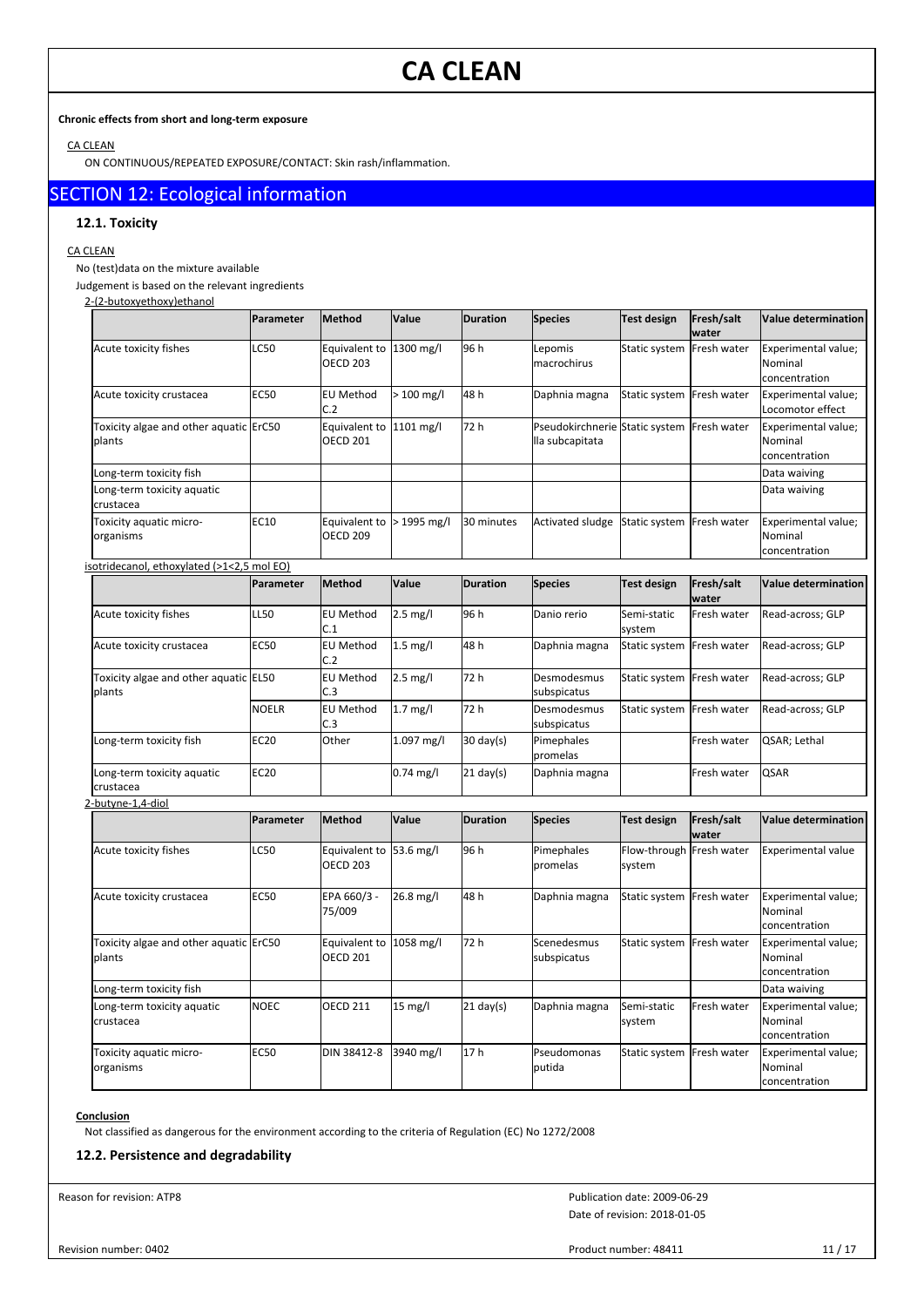| 2-(2-butoxyethoxy)ethanol                  |                          |                                       |                            |
|--------------------------------------------|--------------------------|---------------------------------------|----------------------------|
| <b>Biodegradation water</b>                |                          |                                       |                            |
| Method                                     | Value                    | Duration                              | <b>Value determination</b> |
| OECD 301C: Modified MITI Test (I)          | 85 %; Oxygen consumption | $28 \text{ day(s)}$                   | <b>Experimental value</b>  |
| Phototransformation air (DT50 air)         |                          |                                       |                            |
| Method                                     | Value                    | Conc. OH-radicals                     | Value determination        |
| <b>AOPWIN</b>                              | 11 <sub>h</sub>          | 500000/cm <sup>3</sup>                | <b>Estimated value</b>     |
| <b>Biodegradation soil</b>                 |                          |                                       |                            |
| Method                                     | Value                    | Duration                              | Value determination        |
|                                            |                          |                                       | Data waiving               |
| Half-life water (t1/2 water)               |                          |                                       |                            |
| Method                                     | Value                    | Primary<br>degradation/mineralisation | <b>Value determination</b> |
|                                            |                          |                                       |                            |
| isotridecanol, ethoxylated (>1<2,5 mol EO) |                          |                                       | Data waiving               |
| <b>Biodegradation water</b>                |                          |                                       |                            |
| Method                                     | Value                    | Duration                              | Value determination        |
| OECD 301B: CO2 Evolution Test              | 82%                      | $28 \text{ day(s)}$                   | <b>Experimental value</b>  |
| 2-butyne-1,4-diol                          |                          |                                       |                            |
| <b>Biodegradation water</b>                |                          |                                       |                            |
| Method                                     | Value                    | Duration                              | Value determination        |
| OECD 301E: Modified OECD Screening Test    | 91%                      | $19 \text{ day(s)}$                   | <b>Experimental value</b>  |
| Phototransformation air (DT50 air)         |                          |                                       |                            |
| Method                                     | Value                    | Conc. OH-radicals                     | Value determination        |
| AOPWIN v1.92                               | 3.795h                   | $10 / \text{cm}^3$                    | Calculated value           |
| Half-life water (t1/2 water)               |                          |                                       |                            |
| <b>Method</b>                              | Value                    | Primary                               | <b>Value determination</b> |
|                                            |                          | degradation/mineralisation            |                            |
|                                            |                          |                                       | Data waiving               |

## **Conclusion**

The surfactant(s) is/are biodegradable

## **12.3. Bioaccumulative potential**

### CA CLEAN

**Log Kow**

| lMethod | <b>Remark</b>                            | Value | nperature | <b>IValu</b><br>: determination |
|---------|------------------------------------------|-------|-----------|---------------------------------|
|         | <b>INo</b><br>. applicable.<br>I'mixture |       |           |                                 |

## 2-(2-butoxyethoxy)ethanol

| <b>BCF fishes</b>          |  |               |       |                 |                |                    |                     |  |  |  |
|----------------------------|--|---------------|-------|-----------------|----------------|--------------------|---------------------|--|--|--|
| <b>Method</b><br>Parameter |  |               | Value | <b>Duration</b> | <b>Species</b> |                    | Value determination |  |  |  |
|                            |  |               |       |                 |                |                    | Data waiving        |  |  |  |
| Log Kow                    |  |               |       |                 |                |                    |                     |  |  |  |
| Method                     |  | <b>Remark</b> |       | <b>Value</b>    |                | <b>Temperature</b> | Value determination |  |  |  |
| <b>OECD 117</b>            |  |               |       |                 |                | 20 °C              | Experimental value  |  |  |  |

isotridecanol, ethoxylated (>1<2,5 mol EO)

| Log Kow          |               |              |                    |                             |  |  |  |  |
|------------------|---------------|--------------|--------------------|-----------------------------|--|--|--|--|
| <b>Method</b>    | <b>Remark</b> | <b>Value</b> | <b>Temperature</b> | Value determination         |  |  |  |  |
| <b>OECD</b><br>. |               | ٠.٠          | 0.22<br>144        | Weight of evidence approach |  |  |  |  |

2-butyne-1,4-diol

| <b>BCF</b> other aquatic organisms |               |               |                    |                  |                |                    |                         |
|------------------------------------|---------------|---------------|--------------------|------------------|----------------|--------------------|-------------------------|
| Parameter                          | <b>Method</b> |               | <b>Value</b>       | <b>IDuration</b> | <b>Species</b> |                    | Value determination     |
| <b>BCF</b>                         |               |               | 3.16; Fresh weight |                  |                |                    | <b>Calculated value</b> |
| Log Kow                            |               |               |                    |                  |                |                    |                         |
| <b>Method</b>                      |               | <b>Remark</b> |                    | <b>Value</b>     |                | <b>Temperature</b> | Value determination     |
| <b>OECD 107</b>                    |               |               |                    | $-0.73$          |                | l25 °C             | Experimental value      |

**Conclusion**

Contains bioaccumulative component(s)

**12.4. Mobility in soil**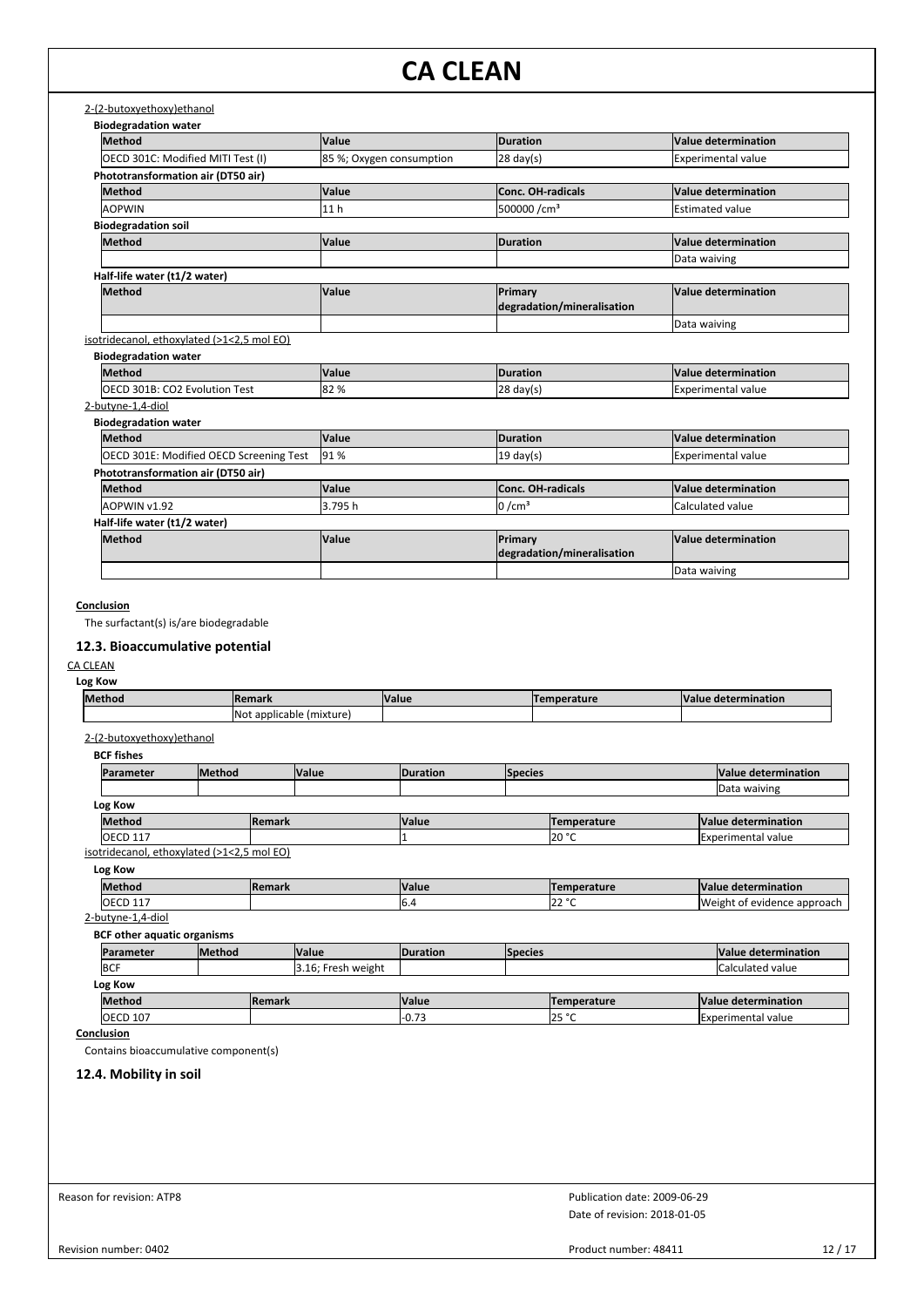## 2-(2-butoxyethoxy)ethanol

| Parameter                                  |                     |                            |                                    | <b>Method</b>             |                       | <b>Value</b> |                     | Value determination |
|--------------------------------------------|---------------------|----------------------------|------------------------------------|---------------------------|-----------------------|--------------|---------------------|---------------------|
|                                            |                     |                            |                                    |                           |                       |              |                     | Data waiving        |
| <b>Percent distribution</b>                |                     |                            |                                    |                           |                       |              |                     |                     |
| <b>Method</b>                              | <b>Fraction air</b> | <b>Fraction biota</b>      | <b>Fraction</b><br><b>sediment</b> | <b>Fraction soil</b>      | <b>Fraction water</b> |              | Value determination |                     |
| Mackay level I                             | 0.01%               | lo %                       | 10.01%                             | 0.32%                     | 99.66 %               |              | <b>QSAR</b>         |                     |
| 2-butyne-1,4-diol                          |                     |                            |                                    |                           |                       |              |                     |                     |
| (log) Koc                                  |                     |                            |                                    |                           |                       |              |                     |                     |
| Parameter                                  |                     |                            |                                    | <b>Method</b>             |                       | <b>Value</b> |                     | Value determination |
| log Koc                                    |                     |                            |                                    | <b>ISRC PCKOCWIN v2.0</b> |                       | $-0.302 - 0$ |                     | Calculated value    |
| <b>Volatility (Henry's Law constant H)</b> |                     |                            |                                    |                           |                       |              |                     |                     |
| <b>Value</b>                               |                     | <b>Method</b>              |                                    | Temperature               | <b>Remark</b>         |              |                     | Value determination |
| $0.001$ Pa.m <sup>3</sup> /mol             |                     | <b>ISRC HENRYWIN v3.20</b> | 25 °C                              |                           |                       |              |                     | Calculated value    |

#### **Conclusion**

Contains component(s) with potential for mobility in the soil

#### **12.5. Results of PBT and vPvB assessment**

Does not contain component(s) that meet(s) the criteria of PBT and/or vPvB as listed in Annex XIII of Regulation (EC) No 1907/2006.

## **12.6. Other adverse effects**

### CA CLEAN

## **Fluorinated greenhouse gases (Regulation (EU) No 517/2014)**

None of the known components is included in the list of fluorinated greenhouse gases (Regulation (EU) No 517/2014)

#### **Ozone-depleting potential (ODP)**

Not classified as dangerous for the ozone layer (Regulation (EC) No 1005/2009)

2-(2-butoxyethoxy)ethanol

**Groundwater**

Groundwater pollutant

## SECTION 13: Disposal considerations

The information in this section is a general description. If applicable and available, exposure scenarios are attached in annex. Always use the relevant exposure scenarios that correspond to your identified use.

#### **13.1. Waste treatment methods**

**13.1.1 Provisions relating to waste**

#### **European Union**

Can be considered as non hazardous waste according to Directive 2008/98/EC, as amended by Regulation (EU) No 1357/2014 and Regulation (EU) No 2017/997.

Waste material code (Directive 2008/98/EC, Decision 2000/0532/EC).

20 01 30 (separately collected fractions (except 15 01): detergents other than those mentioned in 20 01 29). Depending on branch of industry and production process, also other waste codes may be applicable.

#### **13.1.2 Disposal methods**

Recycle/reuse. Neutralize. Remove waste in accordance with local and/or national regulations. Treat using the best available techniques before discharge into drains or the aquatic environment.

## **13.1.3 Packaging/Container**

No data available

## SECTION 14: Transport information

## **Road (ADR)**

| 14.1. UN number                          |                                                               |
|------------------------------------------|---------------------------------------------------------------|
| UN number                                | 3264                                                          |
| 14.2. UN proper shipping name            |                                                               |
| Proper shipping name                     | Corrosive liquid, acidic, inorganic, n.o.s. (phosphoric acid) |
| 14.3. Transport hazard class(es)         |                                                               |
| Hazard identification number             | 80                                                            |
| Class                                    |                                                               |
| Classification code                      | C1                                                            |
| 14.4. Packing group                      |                                                               |
| Packing group                            |                                                               |
| Labels                                   | 8                                                             |
| 14.5. Environmental hazards              |                                                               |
| Environmentally hazardous substance mark | no                                                            |
| 14.6. Special precautions for user       |                                                               |
| Special provisions                       | 274                                                           |
| Reason for revision: ATP8                | Publication date: 2009-06-29                                  |
|                                          | Date of revision: 2018-01-05                                  |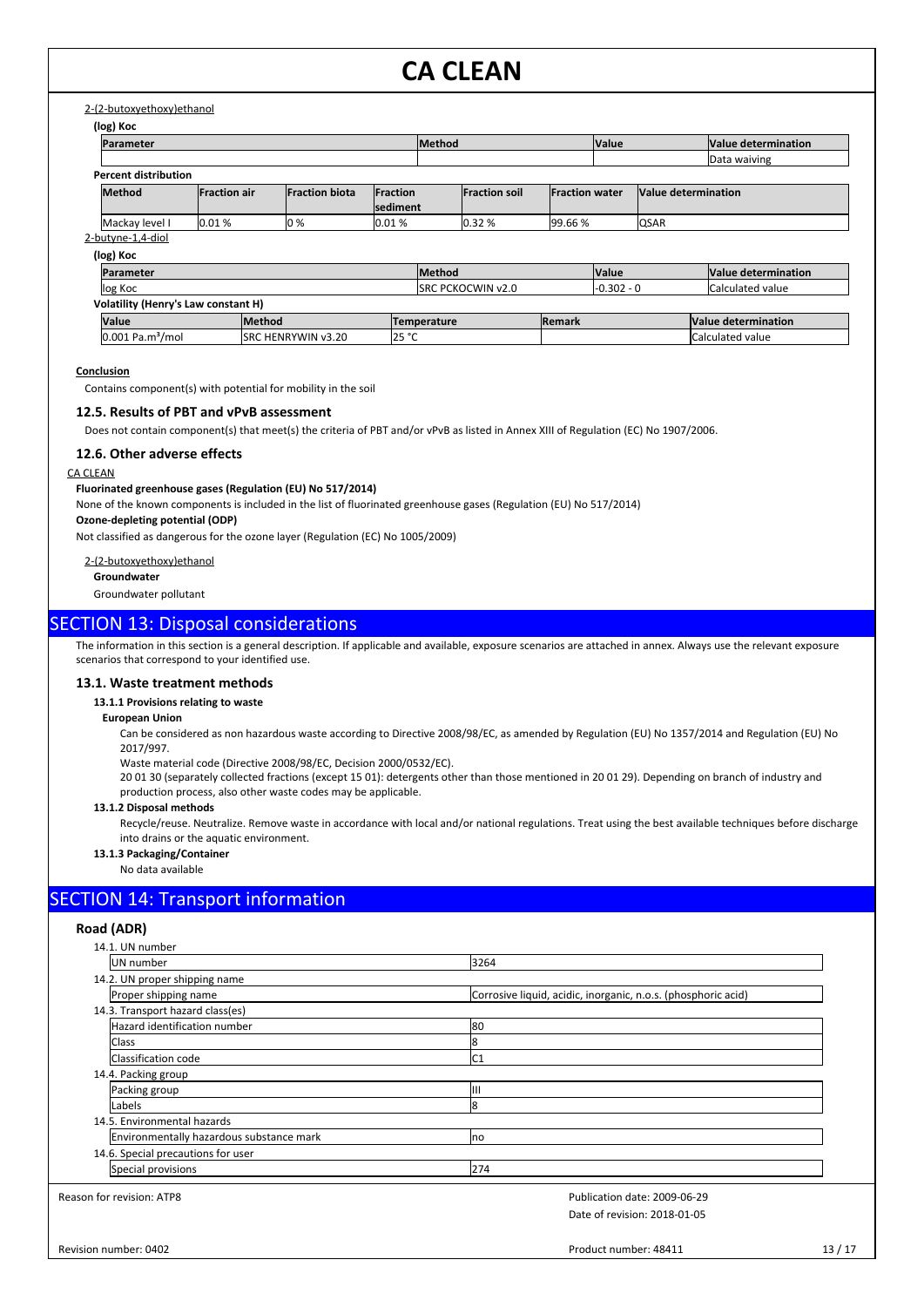| Limited quantities | Combination packagings: not more than 5 liters per inner packaging for |
|--------------------|------------------------------------------------------------------------|
|                    | liquids. A package shall not weigh more than 30 kg. (gross mass)       |
| Specific mention   | Classified corrosive on grounds of extreme pH value                    |

## **Rail (RID)**

| 14.1. UN number                          |                                                                                                                                            |
|------------------------------------------|--------------------------------------------------------------------------------------------------------------------------------------------|
| <b>IUN</b> number                        | 3264                                                                                                                                       |
| 14.2. UN proper shipping name            |                                                                                                                                            |
| Proper shipping name                     | Corrosive liquid, acidic, inorganic, n.o.s. (phosphoric acid)                                                                              |
| 14.3. Transport hazard class(es)         |                                                                                                                                            |
| Hazard identification number             | 80                                                                                                                                         |
| <b>Class</b>                             | ጸ                                                                                                                                          |
| Classification code                      | C <sub>1</sub>                                                                                                                             |
| 14.4. Packing group                      |                                                                                                                                            |
| Packing group                            | Ш                                                                                                                                          |
| lLabels                                  | 8                                                                                                                                          |
| 14.5. Environmental hazards              |                                                                                                                                            |
| Environmentally hazardous substance mark | no                                                                                                                                         |
| 14.6. Special precautions for user       |                                                                                                                                            |
| Special provisions                       | 274                                                                                                                                        |
| Limited quantities                       | Combination packagings: not more than 5 liters per inner packaging for<br>liquids. A package shall not weigh more than 30 kg. (gross mass) |
| Specific mention                         | Classified corrosive on grounds of extreme pH value                                                                                        |

## **Inland waterways (ADN)**

| 14.1. UN number                          |                                                                        |
|------------------------------------------|------------------------------------------------------------------------|
| UN number                                | 3264                                                                   |
| 14.2. UN proper shipping name            |                                                                        |
| Proper shipping name                     | Corrosive liquid, acidic, inorganic, n.o.s. (phosphoric acid)          |
| 14.3. Transport hazard class(es)         |                                                                        |
| Class                                    |                                                                        |
| Classification code                      | C <sub>1</sub>                                                         |
| 14.4. Packing group                      |                                                                        |
| Packing group                            | Ш                                                                      |
| Labels                                   | 8                                                                      |
| 14.5. Environmental hazards              |                                                                        |
| Environmentally hazardous substance mark | <b>no</b>                                                              |
| 14.6. Special precautions for user       |                                                                        |
| Special provisions                       | 274                                                                    |
| Limited quantities                       | Combination packagings: not more than 5 liters per inner packaging for |
|                                          | liquids. A package shall not weigh more than 30 kg. (gross mass)       |
| Specific mention                         | Classified corrosive on grounds of extreme pH value                    |

## **Sea (IMDG/IMSBC)**

| 14.1. UN number                                                          |                                                                        |  |  |
|--------------------------------------------------------------------------|------------------------------------------------------------------------|--|--|
| UN number                                                                | 3264                                                                   |  |  |
| 14.2. UN proper shipping name                                            |                                                                        |  |  |
| Proper shipping name                                                     | Corrosive liquid, acidic, inorganic, n.o.s. (phosphoric acid)          |  |  |
| 14.3. Transport hazard class(es)                                         |                                                                        |  |  |
| <b>Class</b>                                                             | 8                                                                      |  |  |
| 14.4. Packing group                                                      |                                                                        |  |  |
| Packing group                                                            | Ш                                                                      |  |  |
| Labels                                                                   | 8                                                                      |  |  |
| 14.5. Environmental hazards                                              |                                                                        |  |  |
| Marine pollutant                                                         |                                                                        |  |  |
| Environmentally hazardous substance mark                                 | no                                                                     |  |  |
| 14.6. Special precautions for user                                       |                                                                        |  |  |
| Special provisions                                                       | 223                                                                    |  |  |
| Special provisions                                                       | 274                                                                    |  |  |
| Limited quantities                                                       | Combination packagings: not more than 5 liters per inner packaging for |  |  |
|                                                                          | liquids. A package shall not weigh more than 30 kg. (gross mass)       |  |  |
| Specific mention                                                         | Classified corrosive on grounds of extreme pH value                    |  |  |
| 14.7. Transport in bulk according to Annex II of Marpol and the IBC Code |                                                                        |  |  |
| Annex II of MARPOL 73/78                                                 | Not applicable, based on available data                                |  |  |

## **Air (ICAO-TI/IATA-DGR)**

| 14.1. UN number               |                                                               |
|-------------------------------|---------------------------------------------------------------|
| UN number                     | 3264                                                          |
| 14.2. UN proper shipping name |                                                               |
| Proper shipping name          | Corrosive liquid, acidic, inorganic, n.o.s. (phosphoric acid) |
| Reason for revision: ATP8     | Publication date: 2009-06-29                                  |
|                               | Date of revision: 2018-01-05                                  |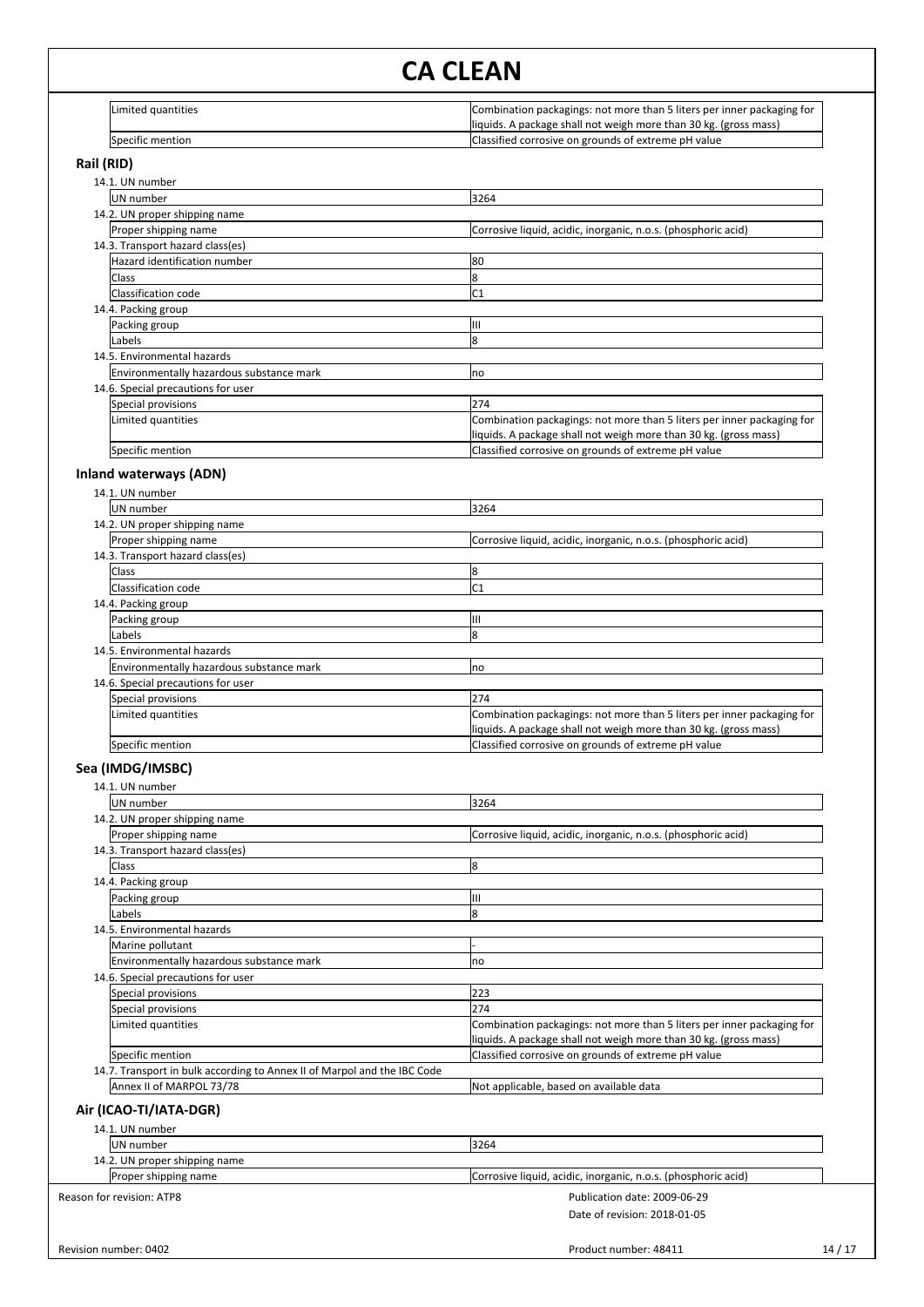| 14.3. Transport hazard class(es)                       |                                                     |
|--------------------------------------------------------|-----------------------------------------------------|
| <b>Class</b>                                           | 18                                                  |
| 14.4. Packing group                                    |                                                     |
| Packing group                                          | Ш                                                   |
| Labels                                                 |                                                     |
| 14.5. Environmental hazards                            |                                                     |
| Environmentally hazardous substance mark               | Ino                                                 |
| 14.6. Special precautions for user                     |                                                     |
| Special provisions                                     | A <sub>3</sub>                                      |
| Special provisions                                     | A803                                                |
| Limited quantities: maximum net quantity per packaging |                                                     |
| Specific mention                                       | Classified corrosive on grounds of extreme pH value |

## SECTION 15: Regulatory information<br>15.1. Safety, health and environmental regulations/legislation specific for the substance or mixture **European legislation:**

VOC content Directive 2010/75/EU

| <b>VOC content</b> | <b>IRemark</b> |
|--------------------|----------------|
| 0.19%              |                |
| 23.682 g/l         |                |

Ingredients according to Regulation (EC) No 648/2004 and amendments <5% non-ionic surfactants, perfumes

REACH Annex XVII - Restriction

Contains component(s) subject to restrictions of Annex XVII of Regulation (EC) No 1907/2006: restrictions on the manufacture, placing on the market and use of certain dangerous substances, mixtures and articles.

|                                                                                            | Designation of the substance, of the group of<br>substances or of the mixture                                                                                                                                                                                                                                                                                                                                                                                                                                                                                                                                                                        | Conditions of restriction                                                                                                                                                                                                                                                                                                                                                                                                                                                                                                                                                                                                                                                                                                                                                                                                                                                                                                                                                                                                                                                                                                                                                                                                                                                                                                                                                                                                                                                                                                                                                                                                                                                                                                                                                                                                                                                                                                                                                                                                                                                                                                                                                                                                                                                                                                                                                                                                                                                                                                                                                                                                                                                                                                                                                                                                                  |
|--------------------------------------------------------------------------------------------|------------------------------------------------------------------------------------------------------------------------------------------------------------------------------------------------------------------------------------------------------------------------------------------------------------------------------------------------------------------------------------------------------------------------------------------------------------------------------------------------------------------------------------------------------------------------------------------------------------------------------------------------------|--------------------------------------------------------------------------------------------------------------------------------------------------------------------------------------------------------------------------------------------------------------------------------------------------------------------------------------------------------------------------------------------------------------------------------------------------------------------------------------------------------------------------------------------------------------------------------------------------------------------------------------------------------------------------------------------------------------------------------------------------------------------------------------------------------------------------------------------------------------------------------------------------------------------------------------------------------------------------------------------------------------------------------------------------------------------------------------------------------------------------------------------------------------------------------------------------------------------------------------------------------------------------------------------------------------------------------------------------------------------------------------------------------------------------------------------------------------------------------------------------------------------------------------------------------------------------------------------------------------------------------------------------------------------------------------------------------------------------------------------------------------------------------------------------------------------------------------------------------------------------------------------------------------------------------------------------------------------------------------------------------------------------------------------------------------------------------------------------------------------------------------------------------------------------------------------------------------------------------------------------------------------------------------------------------------------------------------------------------------------------------------------------------------------------------------------------------------------------------------------------------------------------------------------------------------------------------------------------------------------------------------------------------------------------------------------------------------------------------------------------------------------------------------------------------------------------------------------|
| phosphoric acid<br>2-(2-butoxyethoxy)ethanol<br>isotridecanol, ethoxylated (>1<2,5 mol EO) | Liquid substances or mixtures which are<br>regarded as dangerous in accordance with<br>Directive 1999/45/EC or are fulfilling the<br>criteria for any of the following hazard classes<br>or categories set out in Annex I to Regulation<br>(EC) No 1272/2008:<br>(a) hazard classes 2.1 to 2.4, 2.6 and 2.7, 2.8<br>types A and B, 2.9, 2.10, 2.12, 2.13 categories 1<br>and 2, 2.14 categories 1 and 2, 2.15 types A to<br>(b) hazard classes 3.1 to 3.6, 3.7 adverse<br>effects on sexual function and fertility or on<br>development, 3.8 effects other than narcotic<br>effects, 3.9 and 3.10;<br>(c) hazard class 4.1;<br>(d) hazard class 5.1. | 1. Shall not be used in:<br>- ornamental articles intended to produce light or colour effects by means of different<br>phases, for example in ornamental lamps and ashtrays,<br>- tricks and jokes,<br>- games for one or more participants, or any article intended to be used as such, even with<br>ornamental aspects,<br>2. Articles not complying with paragraph 1 shall not be placed on the market.<br>3. Shall not be placed on the market if they contain a colouring agent, unless required for<br>fiscal reasons, or perfume, or both, if they:<br>- can be used as fuel in decorative oil lamps for supply to the general public, and,<br>- present an aspiration hazard and are labelled with R65 or H304,<br>4. Decorative oil lamps for supply to the general public shall not be placed on the market<br>unless they conform to the European Standard on Decorative oil lamps (EN 14059) adopted<br>by the European Committee for Standardisation (CEN).<br>5. Without prejudice to the implementation of other Community provisions relating to the<br>classification, packaging and labelling of dangerous substances and mixtures, suppliers shall<br>ensure, before the placing on the market, that the following requirements are met:<br>a) lamp oils, labelled with R65 or H304, intended for supply to the general public are visibly,<br>legibly and indelibly marked as follows: "Keep lamps filled with this liquid out of the reach of<br>children"; and, by 1 December 2010, "Just a sip of lamp oil $-$ or even sucking the wick of<br>lamps – may lead to life-threatening lung damage";<br>b) grill lighter fluids, labelled with R65 or H304, intended for supply to the general public are<br>legibly and indelibly marked by 1 December 2010 as follows: "Just a sip of grill lighter may<br>lead to life threatening lung damage";<br>c) lamp oils and grill lighters, labelled with R65 or H304, intended for supply to the general<br>public are packaged in black opaque containers not exceeding 1 litre by 1 December 2010.<br>6. No later than 1 June 2014, the Commission shall request the European Chemicals Agency<br>to prepare a dossier, in accordance with Article 69 of the present Regulation with a view to<br>ban, if appropriate, grill lighter fluids and fuel for decorative lamps, labelled R65 or H304,<br>intended for supply to the general public.<br>7. Natural or legal persons placing on the market for the first time lamp oils and grill lighter<br>fluids, labelled with R65 or H304, shall by 1 December 2011, and annually thereafter, provide<br>data on alternatives to lamp oils and grill lighter fluids labelled R65 or H304 to the competent<br>authority in the Member State concerned. Member States shall make those data available to<br>the Commission.' |
| 2-(2-butoxyethoxy)ethanol                                                                  | 2-(2-butoxyethoxy)ethanol (DEGBE)                                                                                                                                                                                                                                                                                                                                                                                                                                                                                                                                                                                                                    | 1. Shall not be placed on the market for the first time after 27 June 2010, for supply to the<br>general public, as a constituent of spray paints or spray cleaners in aerosol dispensers in<br>concentrations equal to or greater than 3 % by weight.<br>2. Spray paints and spray cleaners in aerosol dispensers containing DEGBE and not<br>conforming to paragraph 1 shall not be placed on the market for supply to the general public<br>after 27 December 2010.<br>3. Without prejudice to other Community legislation concerning the classification, packaging<br>and labelling of substances and mixtures, suppliers shall ensure before the placing on the<br>market that paints other than spray paints containing DEGBE in concentrations equal to or<br>greater than 3 % by weight of that are placed on the market for supply to the general public<br>are visibly, legibly and indelibly marked by 27 December                                                                                                                                                                                                                                                                                                                                                                                                                                                                                                                                                                                                                                                                                                                                                                                                                                                                                                                                                                                                                                                                                                                                                                                                                                                                                                                                                                                                                                                                                                                                                                                                                                                                                                                                                                                                                                                                                                              |
| Reason for revision: ATP8                                                                  |                                                                                                                                                                                                                                                                                                                                                                                                                                                                                                                                                                                                                                                      | Publication date: 2009-06-29                                                                                                                                                                                                                                                                                                                                                                                                                                                                                                                                                                                                                                                                                                                                                                                                                                                                                                                                                                                                                                                                                                                                                                                                                                                                                                                                                                                                                                                                                                                                                                                                                                                                                                                                                                                                                                                                                                                                                                                                                                                                                                                                                                                                                                                                                                                                                                                                                                                                                                                                                                                                                                                                                                                                                                                                               |
|                                                                                            |                                                                                                                                                                                                                                                                                                                                                                                                                                                                                                                                                                                                                                                      | Date of revision: 2018-01-05                                                                                                                                                                                                                                                                                                                                                                                                                                                                                                                                                                                                                                                                                                                                                                                                                                                                                                                                                                                                                                                                                                                                                                                                                                                                                                                                                                                                                                                                                                                                                                                                                                                                                                                                                                                                                                                                                                                                                                                                                                                                                                                                                                                                                                                                                                                                                                                                                                                                                                                                                                                                                                                                                                                                                                                                               |

Revision number: 0402

Product number: 48411 15 / 17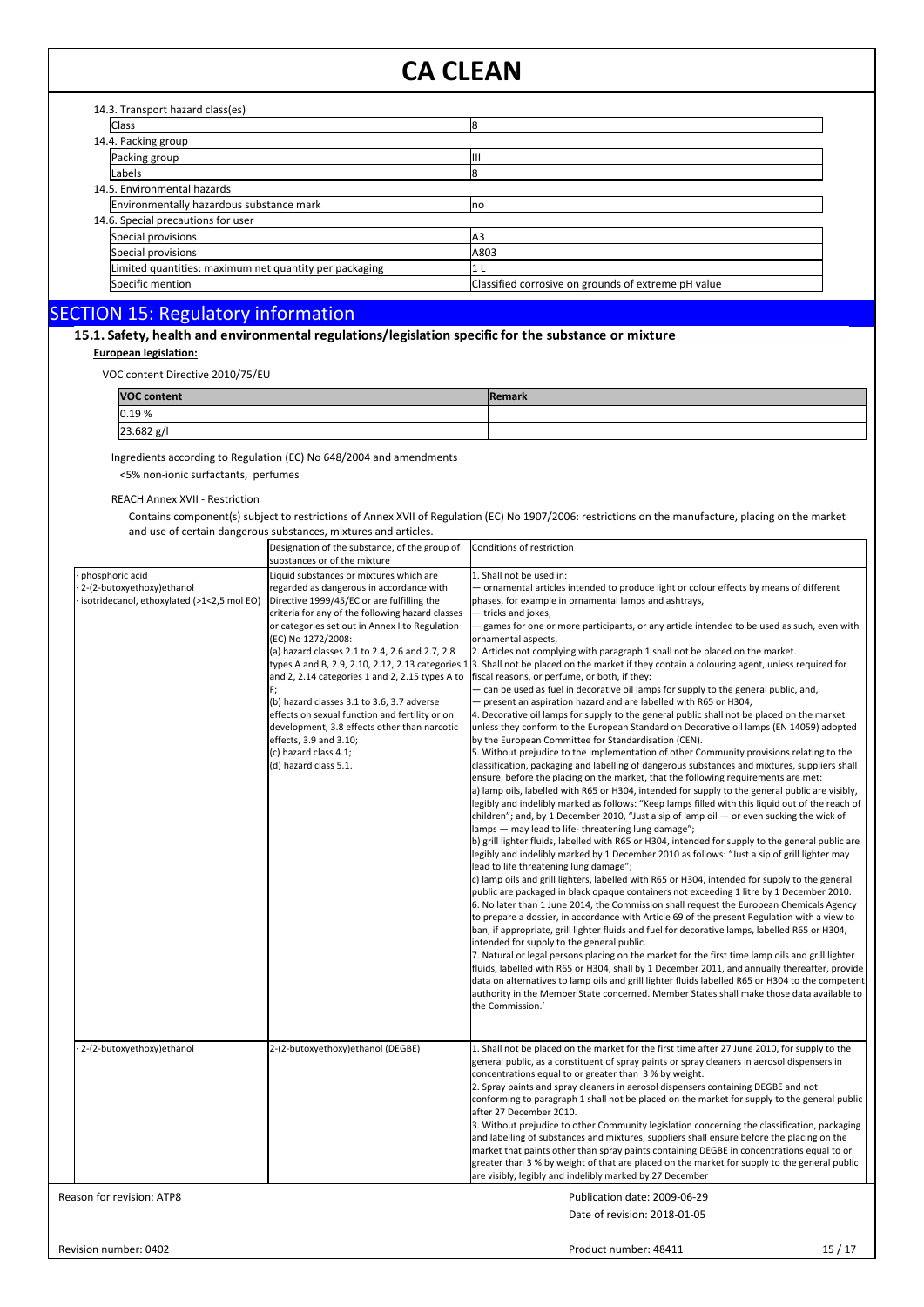### **National legislation Belgium**

CA CLEAN

No data available

#### **National legislation The Netherlands**

## CA CLEAN

| .<br>Waterbezwaarlijkheid | $\sqrt{ }$<br>ΙB<br>14                       |
|---------------------------|----------------------------------------------|
| 212<br>tov.ethoxy)ethanol |                                              |
| (wettelijk)<br>'Huidonn   | $\mathbf{a}$<br>toxvethoxv)ethanol: H<br>but |

2010 as follows: "Do not use in paint spraying equipment".

## **National legislation France**

CA CLEAN

No data available

## **National legislation Germany**

## CA CLEAN

| <b>WGK</b>                                | 1; Classification water polluting based on the components in compliance with Verwaltungsvorschrift wassergefährdender<br>Stoffe (VwVwS) of 27 July 2005 (Anhang 4) and Verordnung über Anlagen zum Umgang mit wassergefährdenden Stoffen<br>(AwSV) of 18 April 2017 |
|-------------------------------------------|---------------------------------------------------------------------------------------------------------------------------------------------------------------------------------------------------------------------------------------------------------------------|
| phosphoric acid                           |                                                                                                                                                                                                                                                                     |
| lTRGS900 - Risiko der<br>Fruchtschädigung | Orthophosphorsäure; Y; Risiko der Fruchtschädigung braucht bei Einhaltung des Arbeitsplatzgrenzwertes und des<br>biologischen Grenzwertes nicht befürchtet zu werden                                                                                                |
| 2-(2-butoxyethoxy)ethanol                 |                                                                                                                                                                                                                                                                     |
| <b>TA-Luft</b>                            | 5.2.5                                                                                                                                                                                                                                                               |
| lTRGS900 - Risiko der<br>Fruchtschädigung | 2-(2-Butoxyethoxy)ethanol; Y; Risiko der Fruchtschädigung braucht bei Einhaltung des Arbeitsplatzgrenzwertes und des<br>biologischen Grenzwertes nicht befürchtet zu werden                                                                                         |
| 2-butyne-1,4-diol                         |                                                                                                                                                                                                                                                                     |
| <b>TA-Luft</b>                            | 5.2.5;                                                                                                                                                                                                                                                              |
| lTRGS900 - Risiko der<br>Fruchtschädigung | But-2-in-1,4-diol; Y; Risiko der Fruchtschädigung braucht bei Einhaltung des Arbeitsplatzgrenzwertes und des biologischen<br>lGrenzwertes nicht befürchtet zu werden                                                                                                |
| Sensibilisierende Stoffe                  | But-2-in-1,4-diol; Sh; Hautsensibilisierende Stoffe                                                                                                                                                                                                                 |
| Hautresorptive Stoffe                     | But-2-in-1,4-diol; H; Hautresorptiv                                                                                                                                                                                                                                 |
|                                           |                                                                                                                                                                                                                                                                     |

#### **National legislation United Kingdom**

CA CLEAN

No data available

#### **Other relevant data**

CA CLEAN

No data available

### **15.2. Chemical safety assessment**

No chemical safety assessment has been conducted for the mixture.

## **SECTION 16: Other information**

- **Full text of any H-statements referred to under heading 3:**
	- H290 May be corrosive to metals.
	- H301 Toxic if swallowed.
	- H311 Toxic in contact with skin.
	- H314 Causes severe skin burns and eye damage.
	- H315 Causes skin irritation.
	- H317 May cause an allergic skin reaction.
	- H318 Causes serious eye damage.
	- H319 Causes serious eye irritation.
	- H331 Toxic if inhaled.
	- H373 May cause damage to organs through prolonged or repeated exposure.
	- H412 Harmful to aquatic life with long lasting effects.

| $(*)$        | INTERNAL CLASSIFICATION BY BIG                                                 |
|--------------|--------------------------------------------------------------------------------|
| CLP (EU-GHS) | Classification, labelling and packaging (Globally Harmonised System in Europe) |
| DMEL         | Derived Minimal Effect Level                                                   |
| DNEL         | Derived No Effect Level                                                        |
| EC50         | Effect Concentration 50 %                                                      |
| ErC50        | EC50 in terms of reduction of growth rate                                      |
| LC50         | Lethal Concentration 50 %                                                      |
| LD50         | Lethal Dose 50 %                                                               |
| <b>NOAEL</b> | No Observed Adverse Effect Level                                               |
| <b>NOEC</b>  | No Observed Effect Concentration                                               |
| OECD         | Organisation for Economic Co-operation and Development                         |

Reason for revision: ATP8

Date of revision: 2018-01-05 Publication date: 2009-06-29

Product number: 48411 16 / 17